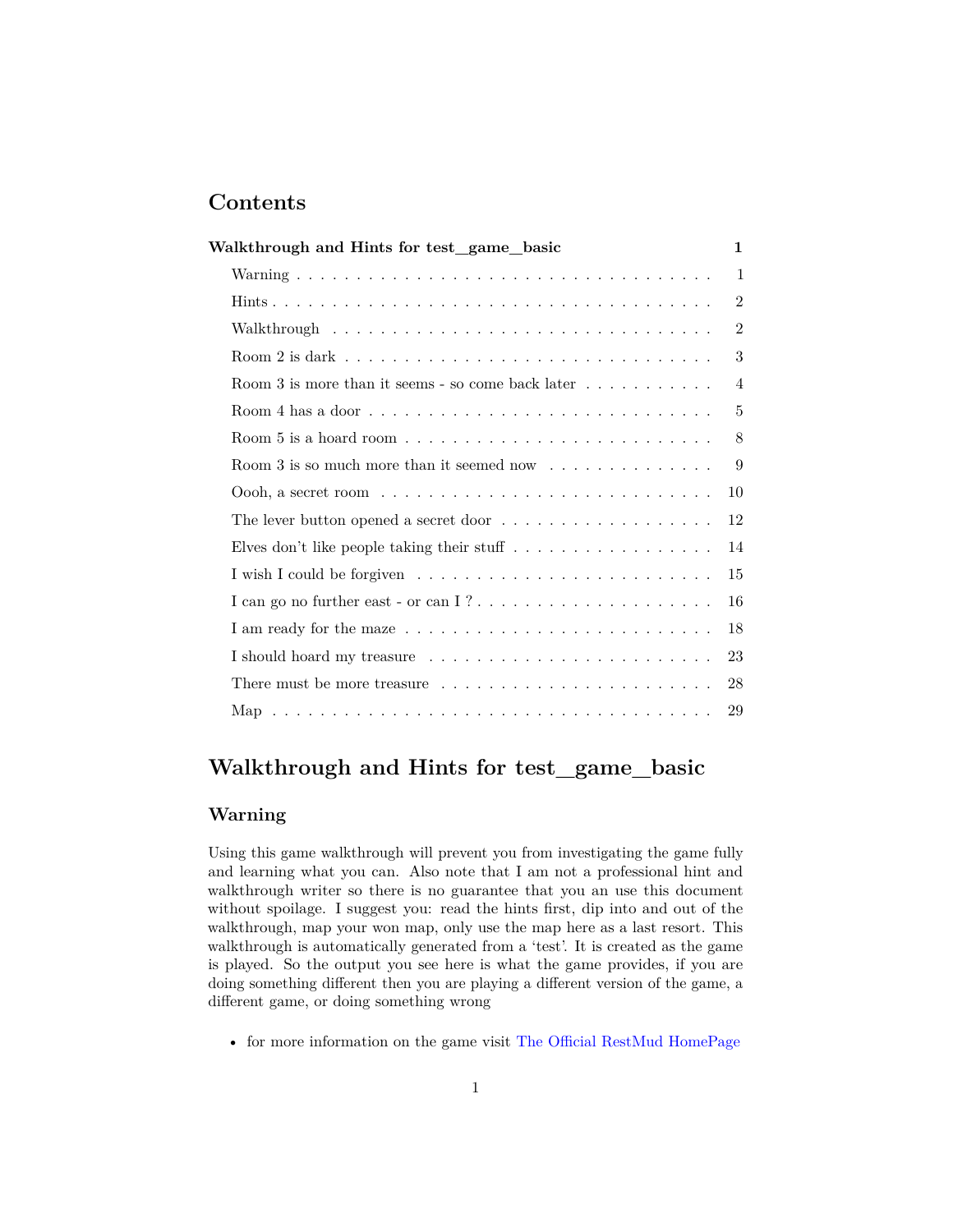## <span id="page-1-0"></span>**Hints**

- examine all signs
- look in description html for 'spans' that are examinable
- if you take something that isn't yours then confess quickly
- use things with ids
- map the maze
- if the game says to do something then do it e.g. 'wobble' or 'confess'
- secret ways often mean points
- some secret ways never run out of points
- polish before hoarding

## <span id="page-1-1"></span>**Walkthrough**

*we start in room 1*

#### look

You Look.

1 : The Central Test Room

This is the room in the center of the test game

I can see some things here:

- A sign on the wall (ahint)
	- $\dots$  messages  $\dots$
- The Wizard Says: Welcome everybody to the test game

*I always examine signs on walls*

examine ahint

You Examine: A sign on the wall ... I think you can go south near the strong room.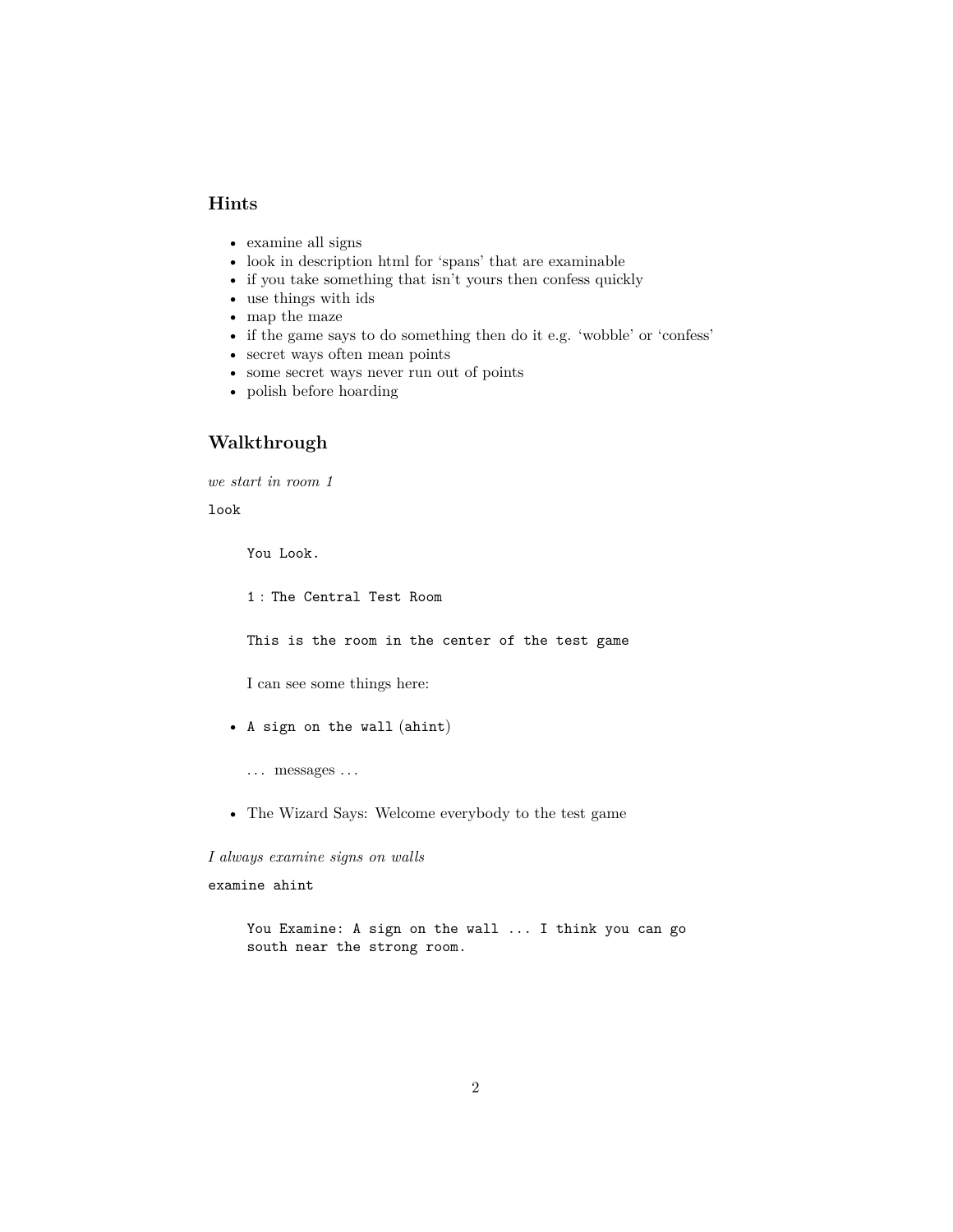# <span id="page-2-0"></span>**Room 2 is dark**

*north leads into room 2*

go n

You go n 2 : The Dark room in the north It is too dark to see *oh oh, it is dark here*

look

You Look.

2 : The Dark room in the north

*amend the url to go back south /go/s* go s

You go s

1 : The Central Test Room

I can see some things here:

• A sign on the wall (ahint)

*to get back to room 1*

look

You Look.

1 : The Central Test Room

I can see some things here:

• A sign on the wall (ahint)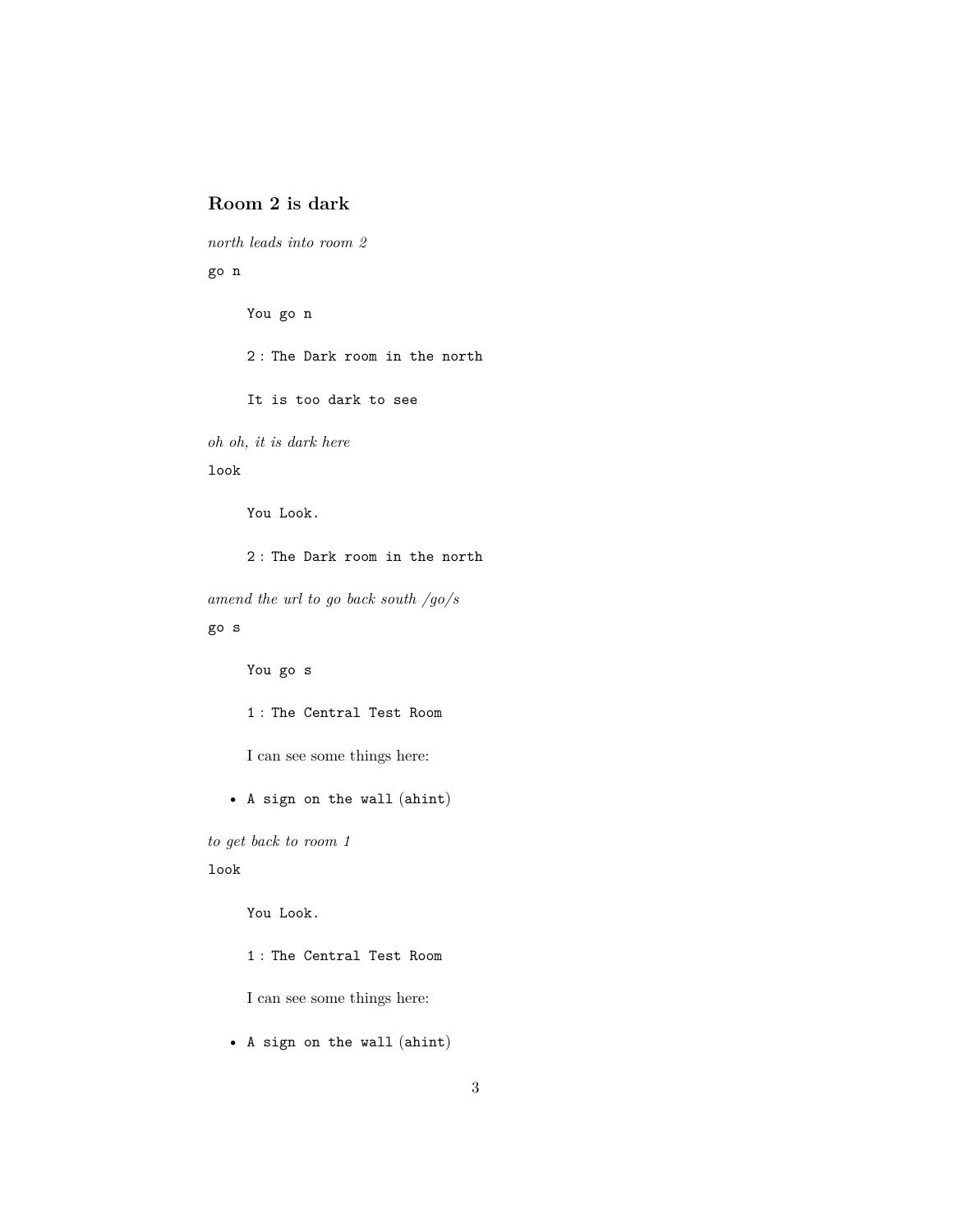# <span id="page-3-0"></span>**Room 3 is more than it seems - so come back later**

*east leads into room 3 - east room*

go e

You go e 3 : The East Room This is the room in the east I can see some things here:

• A lever on the wall (mazelever) • A Sign (mazesign)

*not much to do here at the moment*

look

You Look.

3 : The East Room

I can see some things here:

- A lever on the wall (mazelever)
- A Sign (mazesign)

*I can't go anywhere yet.*

go e

i can't go that way. what makes you think i can go that way!

3 : The East Room

I can see some things here:

- A lever on the wall (mazelever)
- A Sign (mazesign)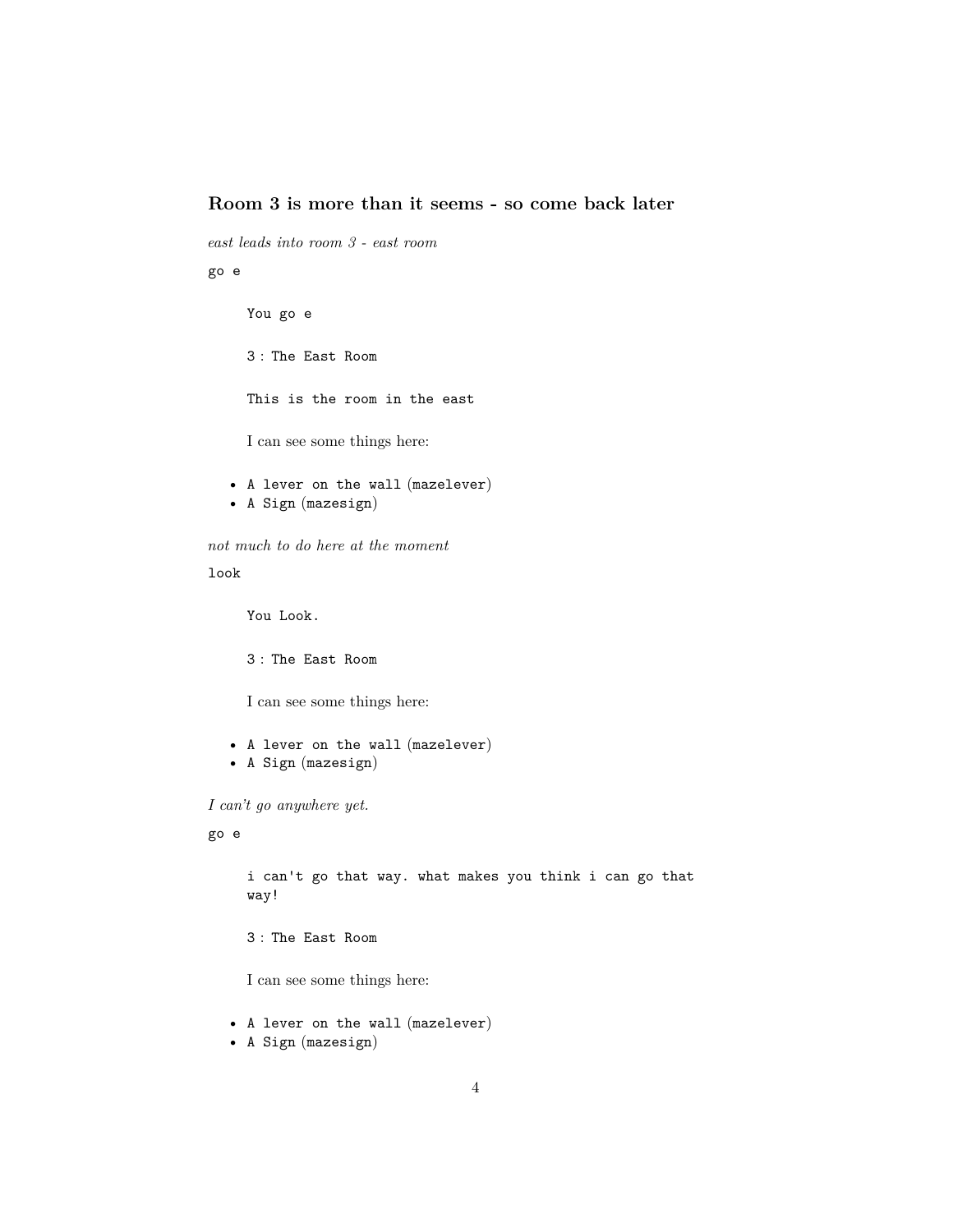## *I'll examine that sign though*

```
examine mazesign
```
You Examine: A Sign ... This way to the maze. Are you ready to map your way out of danger? Use the lever if you dare I'm not ready to use the mazesign yet, I'll do that later

#### *I will come back here later*

go w

You go w

1 : The Central Test Room

I can see some things here:

• A sign on the wall (ahint)

## look

You Look.

1 : The Central Test Room

I can see some things here:

• A sign on the wall (ahint)

# <span id="page-4-0"></span>**Room 4 has a door**

## go s

You go s

4 : The South Room

This is the room in the South

I can see some things here: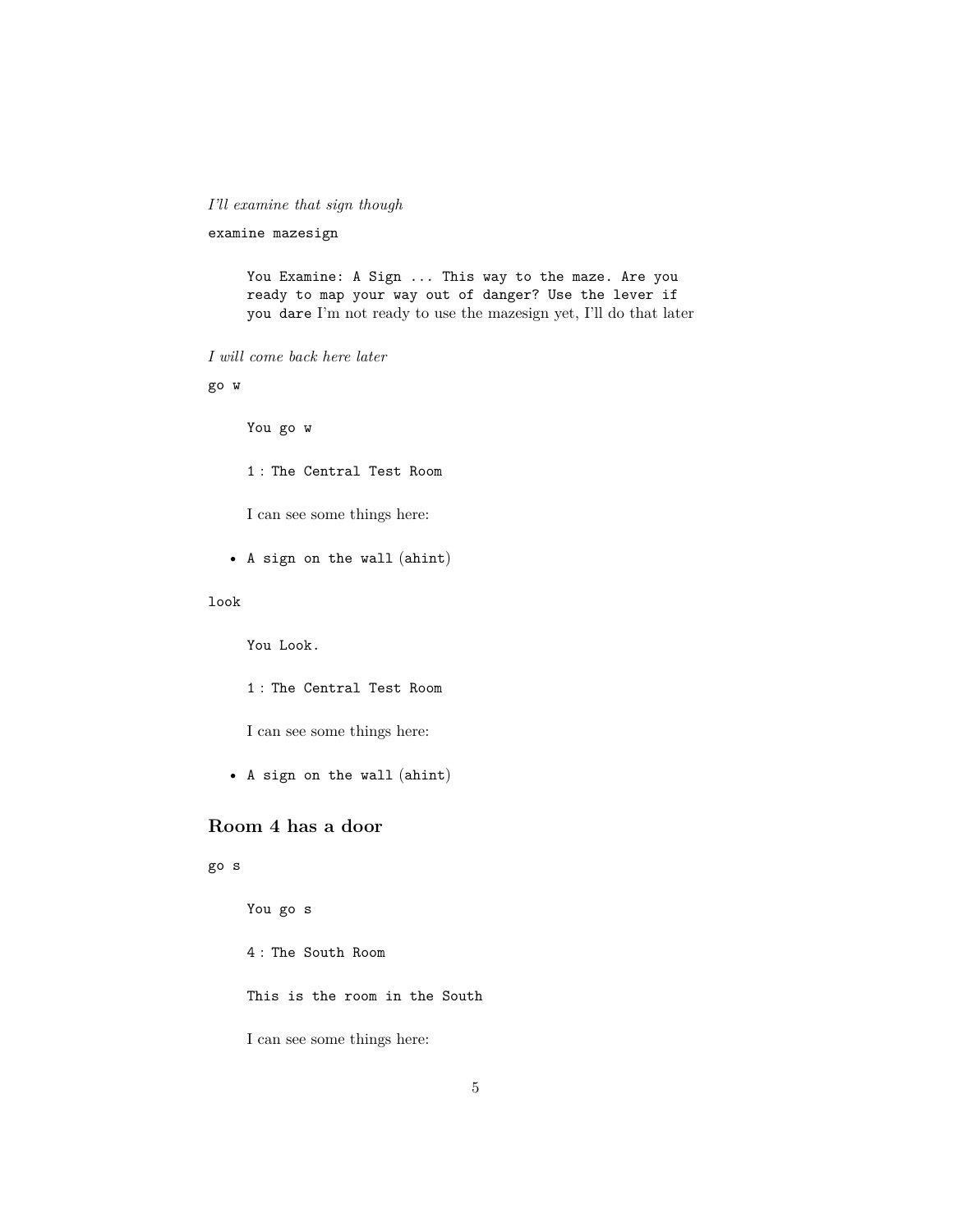• A sign on the wall (adirsign)

*I need to open the door before I go east*

go e

You can't go e because the door is closed

4 : The South Room

I can see some things here:

• A sign on the wall (adirsign)

#### open e

OK, you open the door

4 : The South Room

I can see some things here:

• A sign on the wall (adirsign)

## go e

You go e through the door

6 : The West Corridor

This is the western corridor

## look

You Look.

6 : The West Corridor

*Hmm, can't go east no more*

go w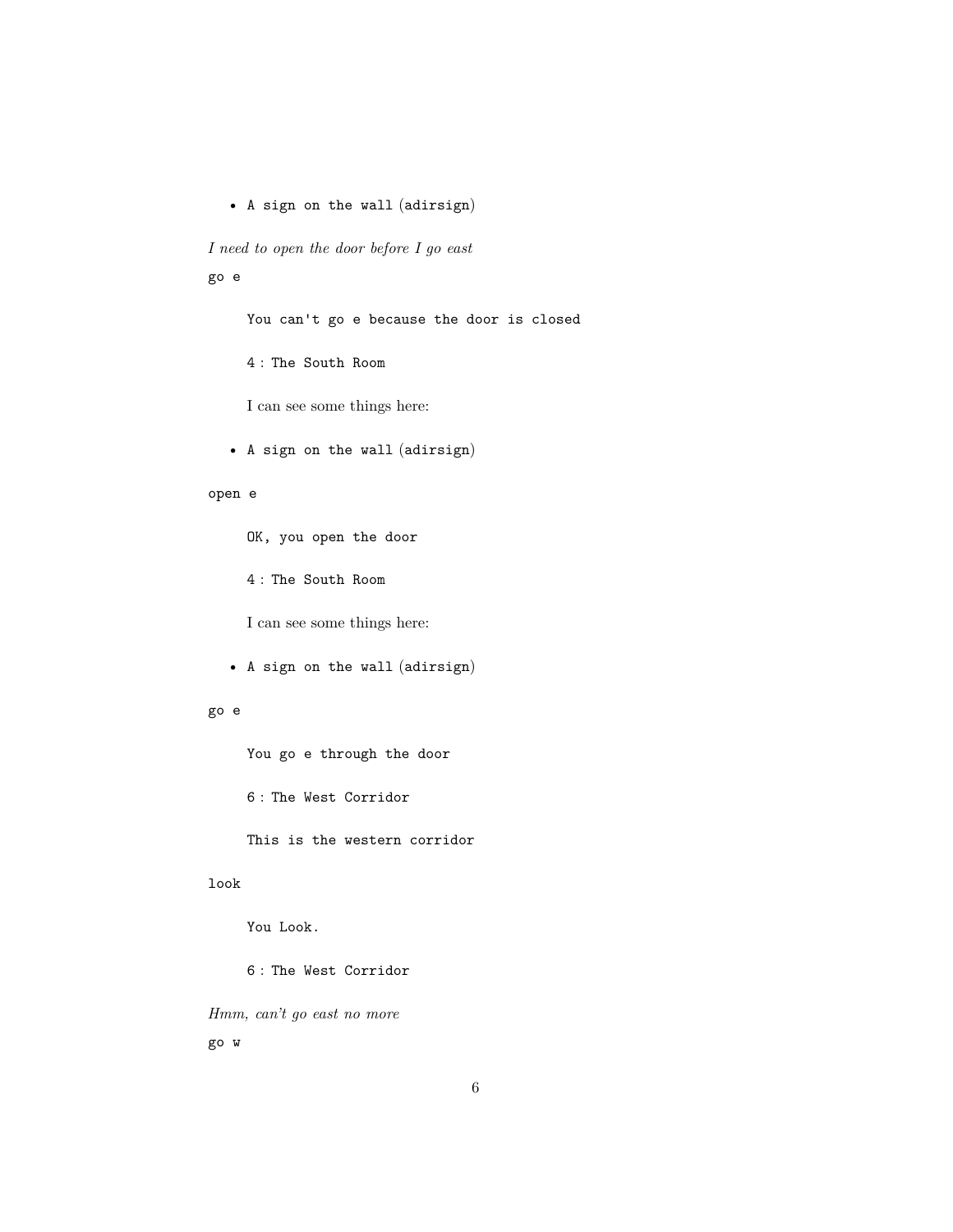You go w through the door

4 : The South Room

I can see some things here:

• A sign on the wall (adirsign)

look

You Look.

4 : The South Room

I can see some things here:

• A sign on the wall (adirsign)

*I wonder what the sign says*

examine adirsign

You Examine: A sign on the wall ... Since this is room four, I'll tell you some more, you can go east when you think you can't go east no more, and then you can read this sign some more.

*I'll come back later then*

go n

You go n

1 : The Central Test Room

I can see some things here:

• A sign on the wall (ahint)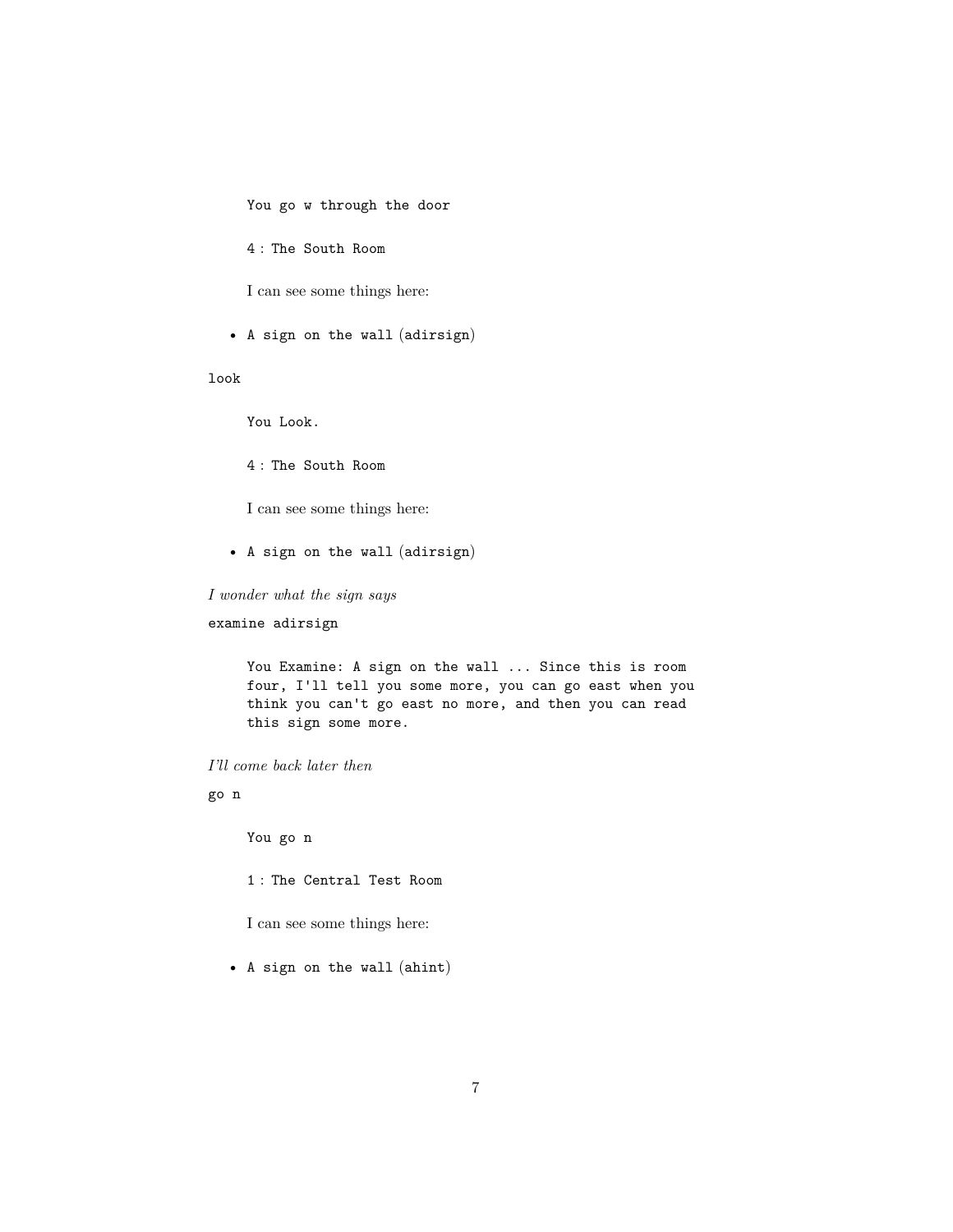# <span id="page-7-0"></span>**Room 5 is a hoard room**

look

You Look.

1 : The Central Test Room

I can see some things here:

• A sign on the wall (ahint)

*west leads into room 5 - hoard room*

go w

You go w

5 : The West Hoard Room

This is the room in the West where everyone stores all their stuff, there is a strong room door to the west

I can see some things here:

• A sign on the wall (hintsigne)

*I do not have anything to hoard though.* look

You Look.

5 : The West Hoard Room

I can see some things here:

• A sign on the wall (hintsigne)

*I'll examine that sign though* examine hintsigne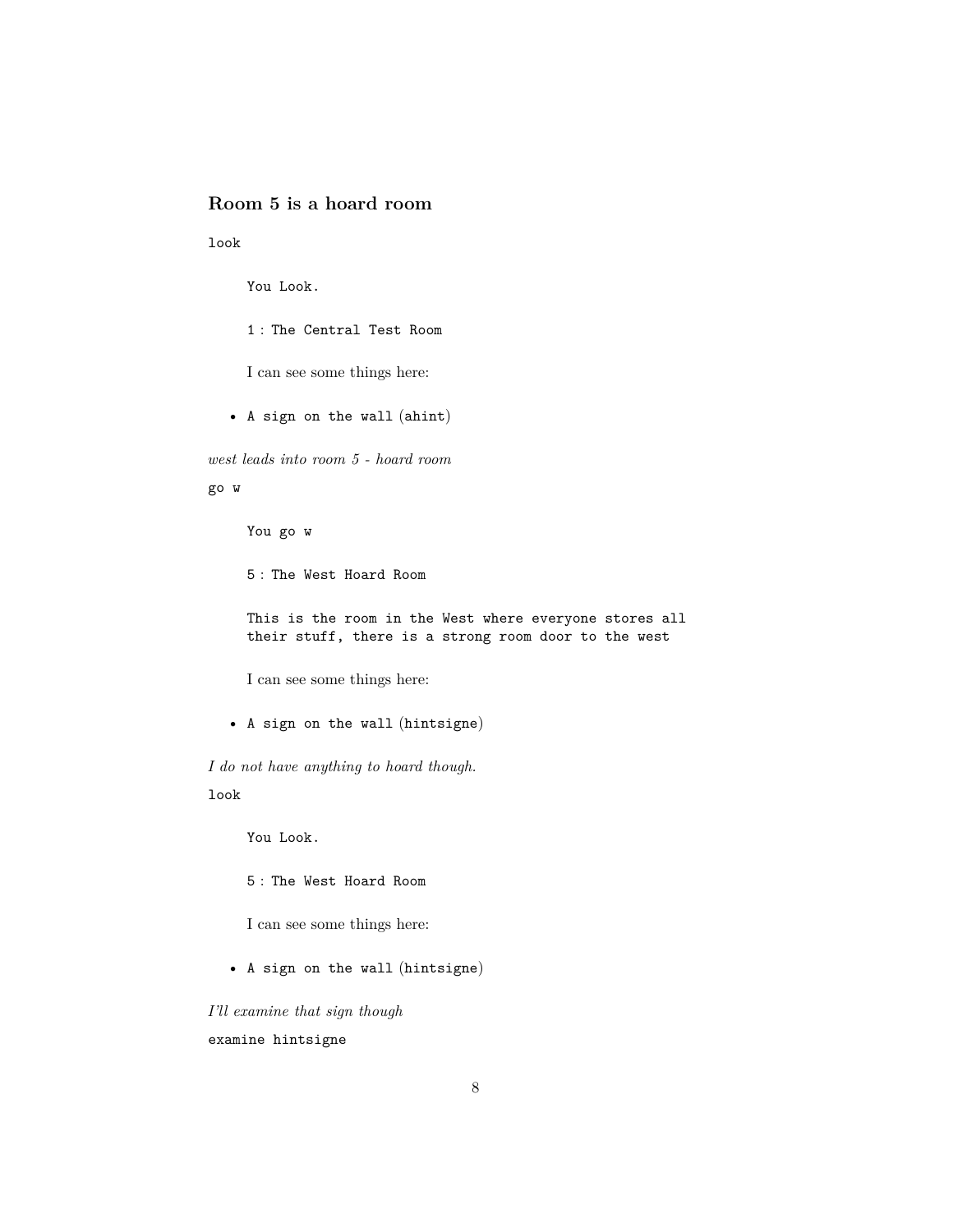You Examine: A sign on the wall ... Shh, GO Easily, I think I see a secret way in Room '3'. Shhh.

*Hmm, let me visit room 3 again then*

go e

You go e

1 : The Central Test Room

I can see some things here:

• A sign on the wall (ahint)

go e

You go e

3 : The East Room

I can see some things here:

```
• A lever on the wall (mazelever)
```
• A Sign (mazesign)

# <span id="page-8-0"></span>**Room 3 is so much more than it seemed now**

*but I can't see anything*

look

You Look.

3 : The East Room

I can see some things here:

- A lever on the wall (mazelever)
- A Sign (mazesign)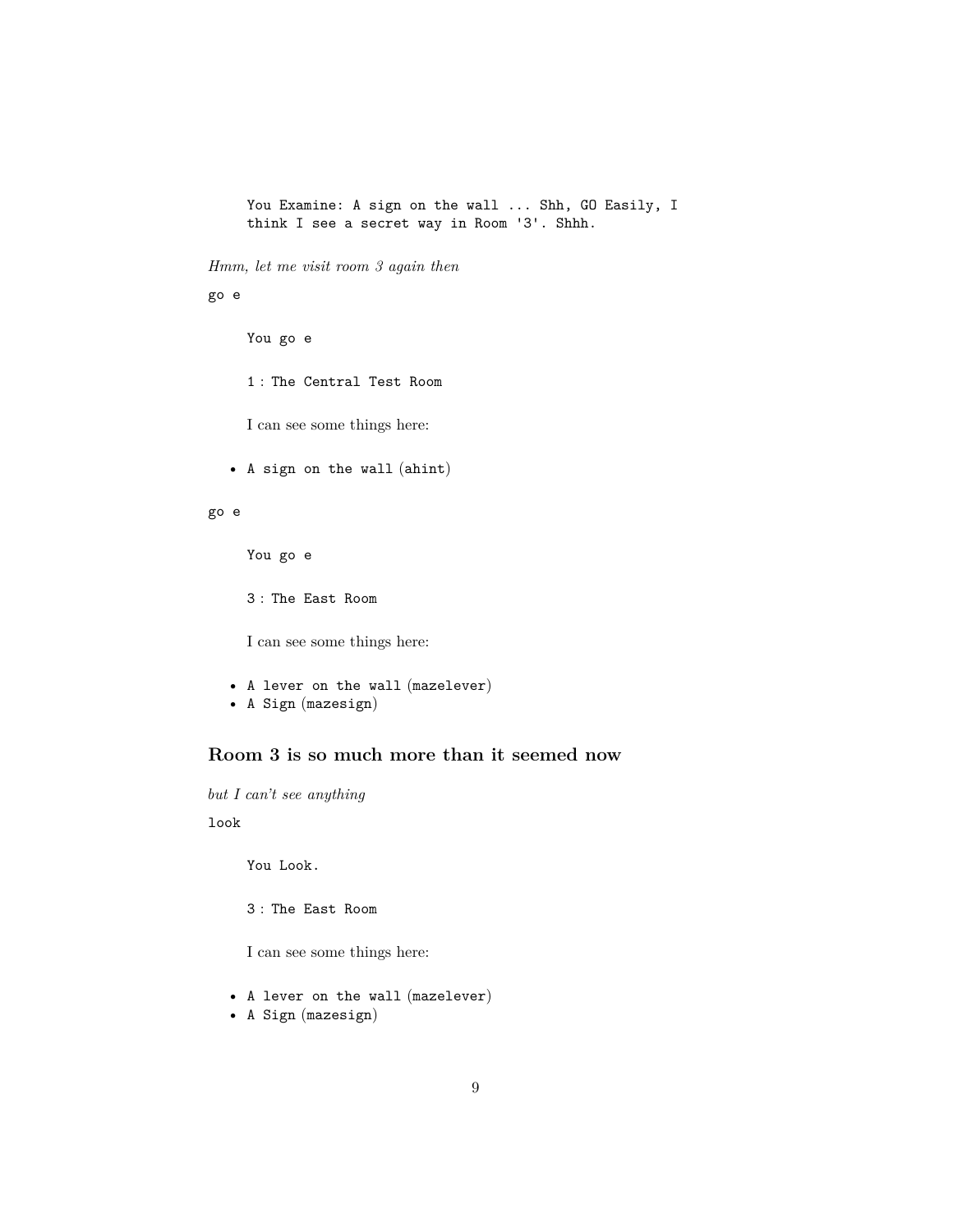*I will trust the sign*

#### go e

You go e

7 : The Secret East Room

This is the secret room in the east, there is a lever on the wall

I can see some things here:

• A Lever on the wall (alever)

... messages ...

- hey, that was strange, i didn't see the exit, it must have been an optical illusion or something.
- your exploration earned you some points on your score

## <span id="page-9-0"></span>**Oooh, a secret room**

#### look

You Look.

7 : The Secret East Room

I can see some things here:

• A Lever on the wall (alever)

## *Examine everything*

examine alever

You Examine: A Lever on the wall ... The lever has a <span id='leverbutton' class='locationobject'>button</span> with a fingerprint worn on it from much use.

*Examine everything*

examine leverbutton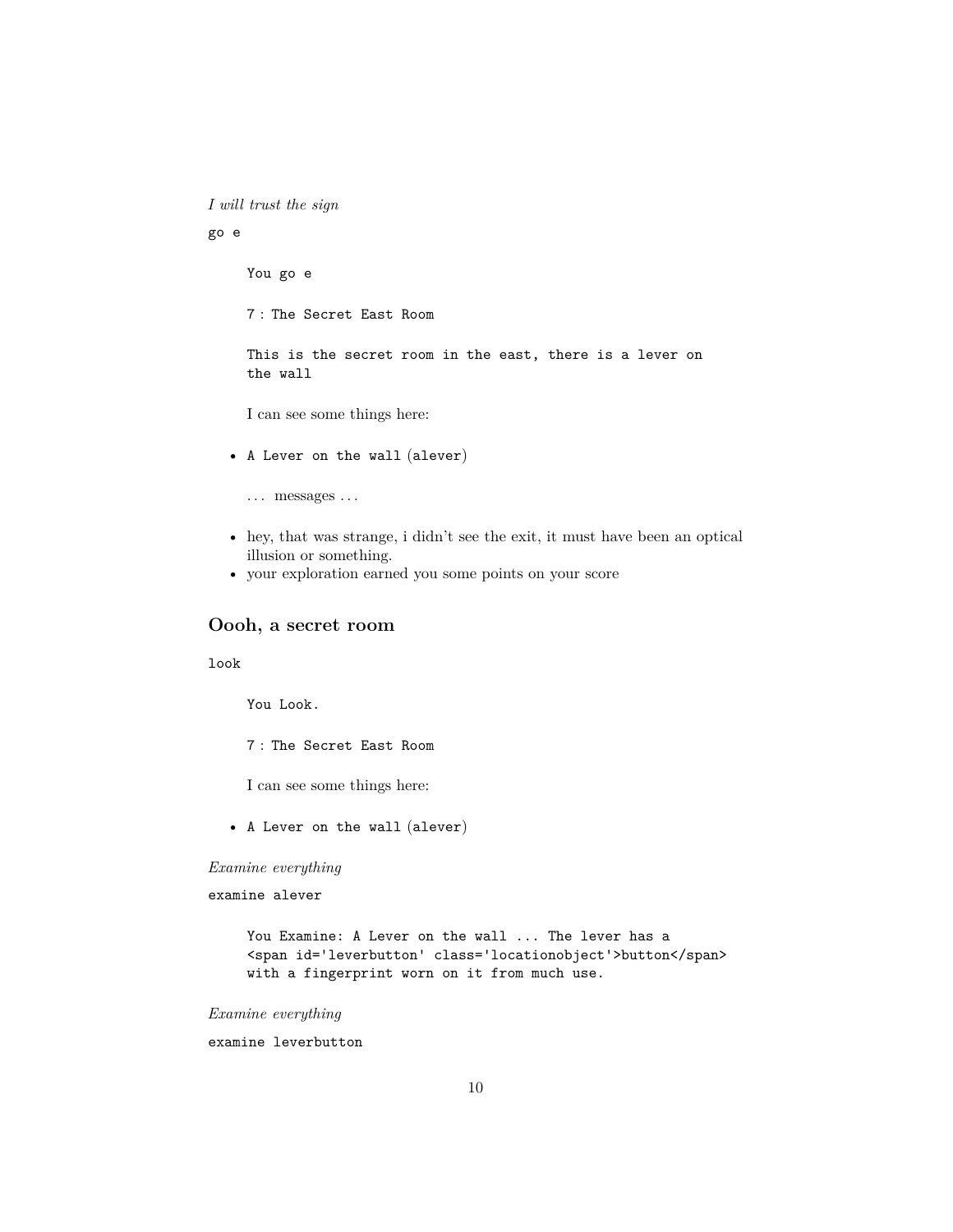You Examine: A button on a lever ... The button looks like it has been worn down over centuries of use. Or perhaps it was just a really cheap button.

*Examine everything*

use leverbutton

you press the button on the lever. you hear a squeal of wood and metal as something opens somewhere.

*Not sure what opened where, but I'll take the torch just in case*

take torch\_1

You took: torch\_1. You now have the A Torch of Illumination , oooh, and you now have the ability to 'illuminate' and 'darken' (power=10).

*I think I'm done here*

go w

You go w

3 : The East Room

I can see some things here:

• A lever on the wall (mazelever)

• A Sign (mazesign)

*I think I'm done here*

## go w

You go w

1 : The Central Test Room

I can see some things here:

• A sign on the wall (ahint)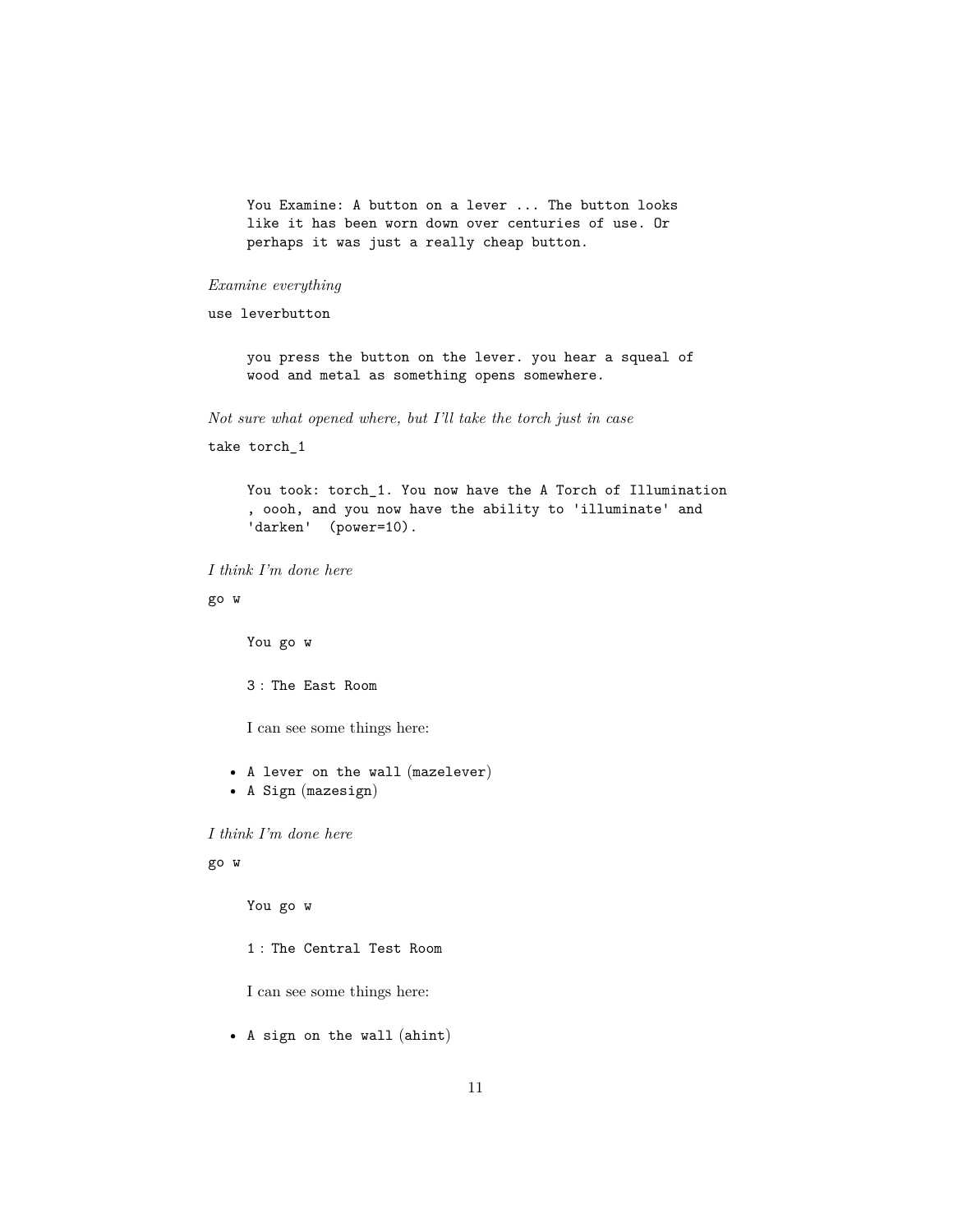*I think I'm done here*

go s

You go s

4 : The South Room

I can see some things here:

• A sign on the wall (adirsign)

*I already opened this door*

go e

You go e through the door

6 : The West Corridor

look

You Look.

6 : The West Corridor

# <span id="page-11-0"></span>**The lever button opened a secret door**

*I wonder how my score is doing*

score

Your Score is: 10

go e

You go e through Secret Panel. And Secret Panel closes behind you.

8 : The Room behind the gate in the East

This is the room behind the secret gate, you see no reason for the fuss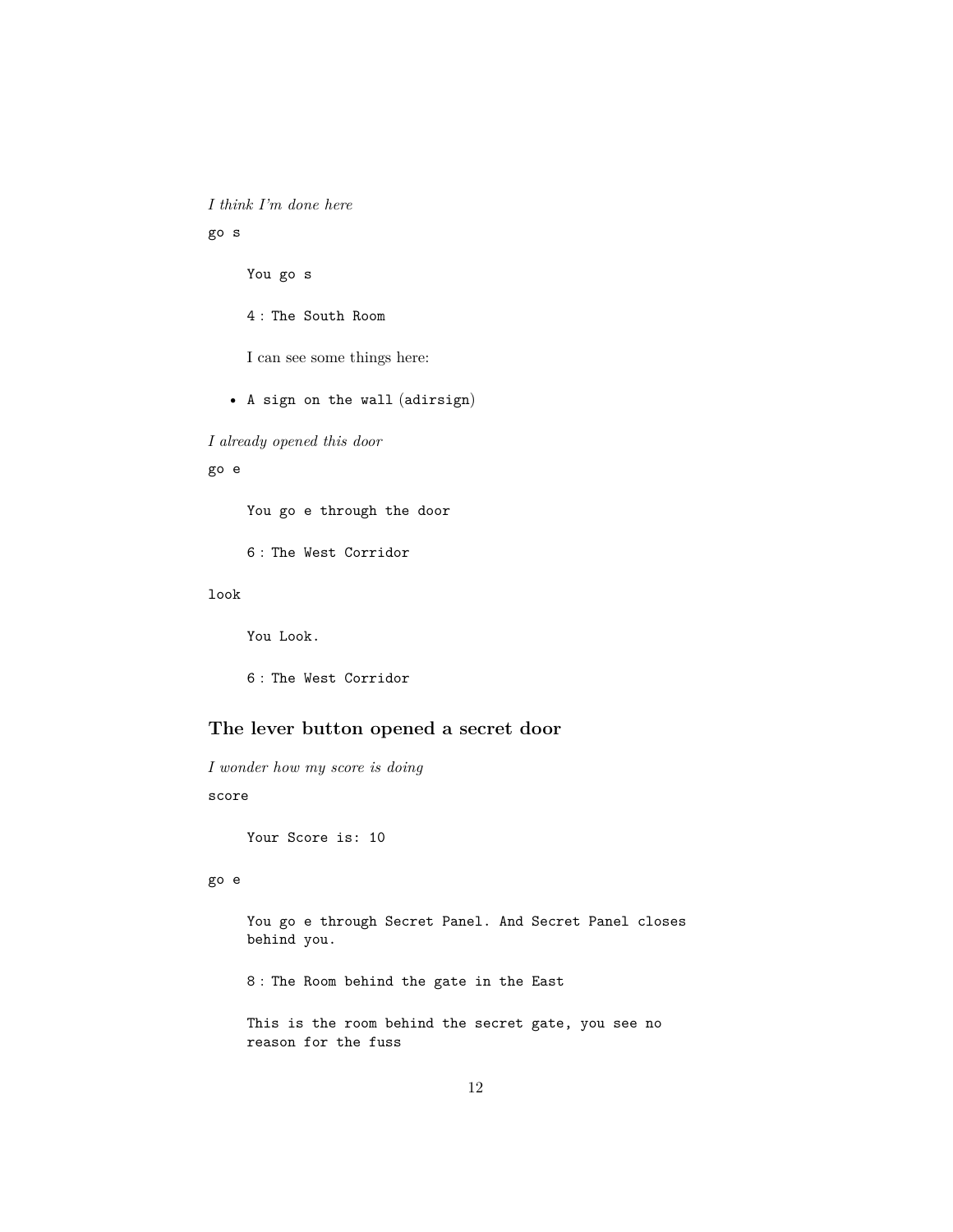- I can see some things here:
- A wobbly switch on the wall (wobblyswitch)

look

You Look.

8 : The Room behind the gate in the East

I can see some things here:

• A wobbly switch on the wall (wobblyswitch)

```
examine wobblyswitch
```
You Examine: A wobbly switch on the wall ... Someone has written something beside the switch, it looks like it says 'wobble me'

*It says wobble it, I'll 'wobble' it*

wobble wobblyswitch

you wobble the switch - and your score increased. but i don't think you should try that again, the wiz might not like that.

*My score should be more*

score

Your Score is: 30

*I'll be on my way then*

## go e

You go e

9 : An Eastern Corridor

This corridor goes east

... messages ...

• you can see a tiny pipe on the floor on the floor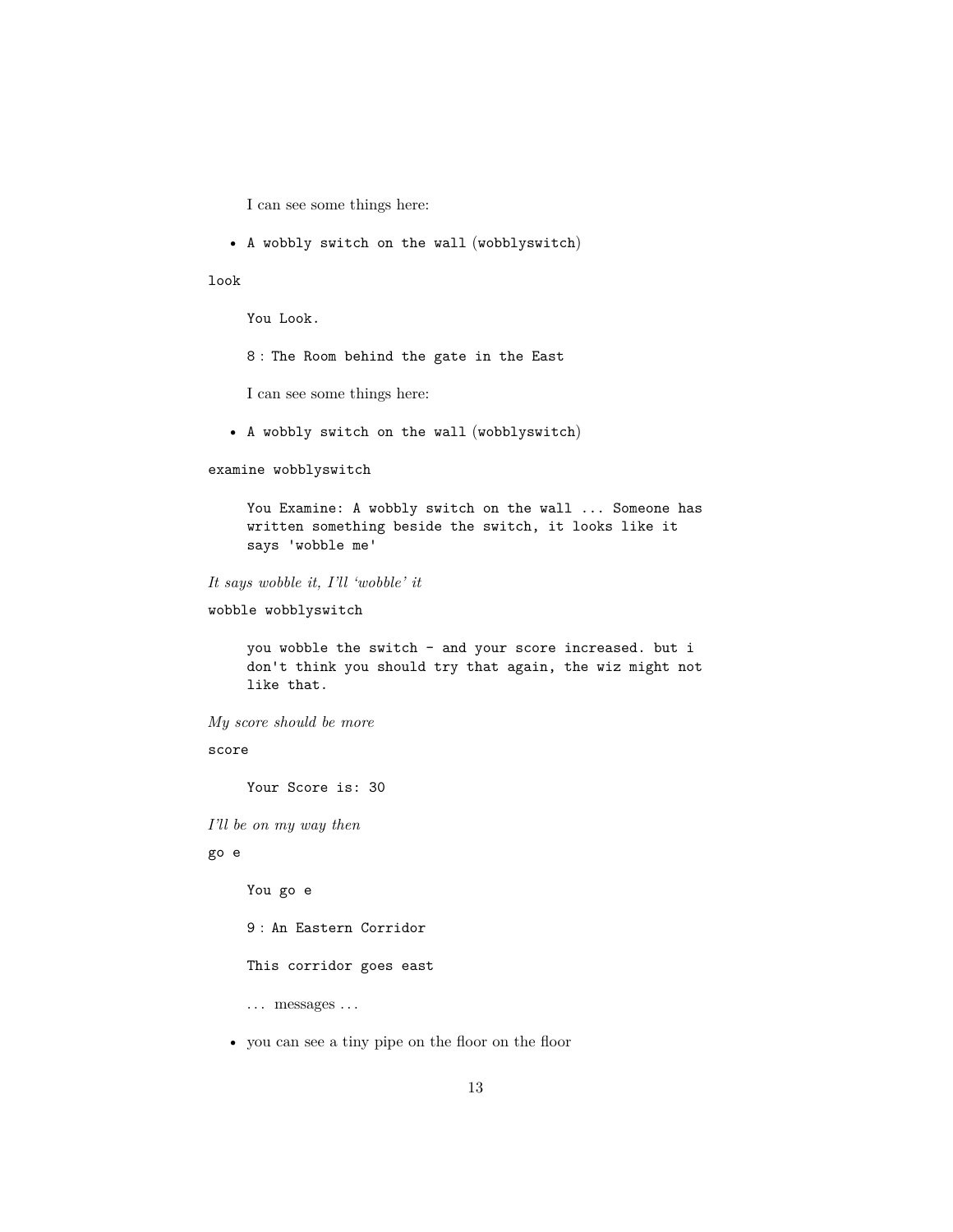# <span id="page-13-0"></span>**Elves don't like people taking their stuff**

look

You Look.

9 : An Eastern Corridor

. . . messages . . .

• you can see a tiny pipe on the floor on the floor

#### examine atinypipe

you look at the tiny pipe. it appears to have 'this is mine. do not touch. signed tiny elf' written on it in tiny writing, to be honest, it is so tiny that you could almost claim to have not seen the writing.

. . . messages . . .

• you can see a tiny pipe on the floor on the floor

## *Oooh, I'll feel guilty but I'll take it*

## take atinypipe

you bend over and pick up the tiny pipe, it vanishes before you can put it in your pocket. oh well, easy come, easy go.

. . . messages . . .

• you feel a bit guilty about taking the elf's pipe, but since it disappeared you feel less worried. but still a bit worried.

## *I'll wander about for a while*

## go e

You go e

10 : Another Eastern Corridor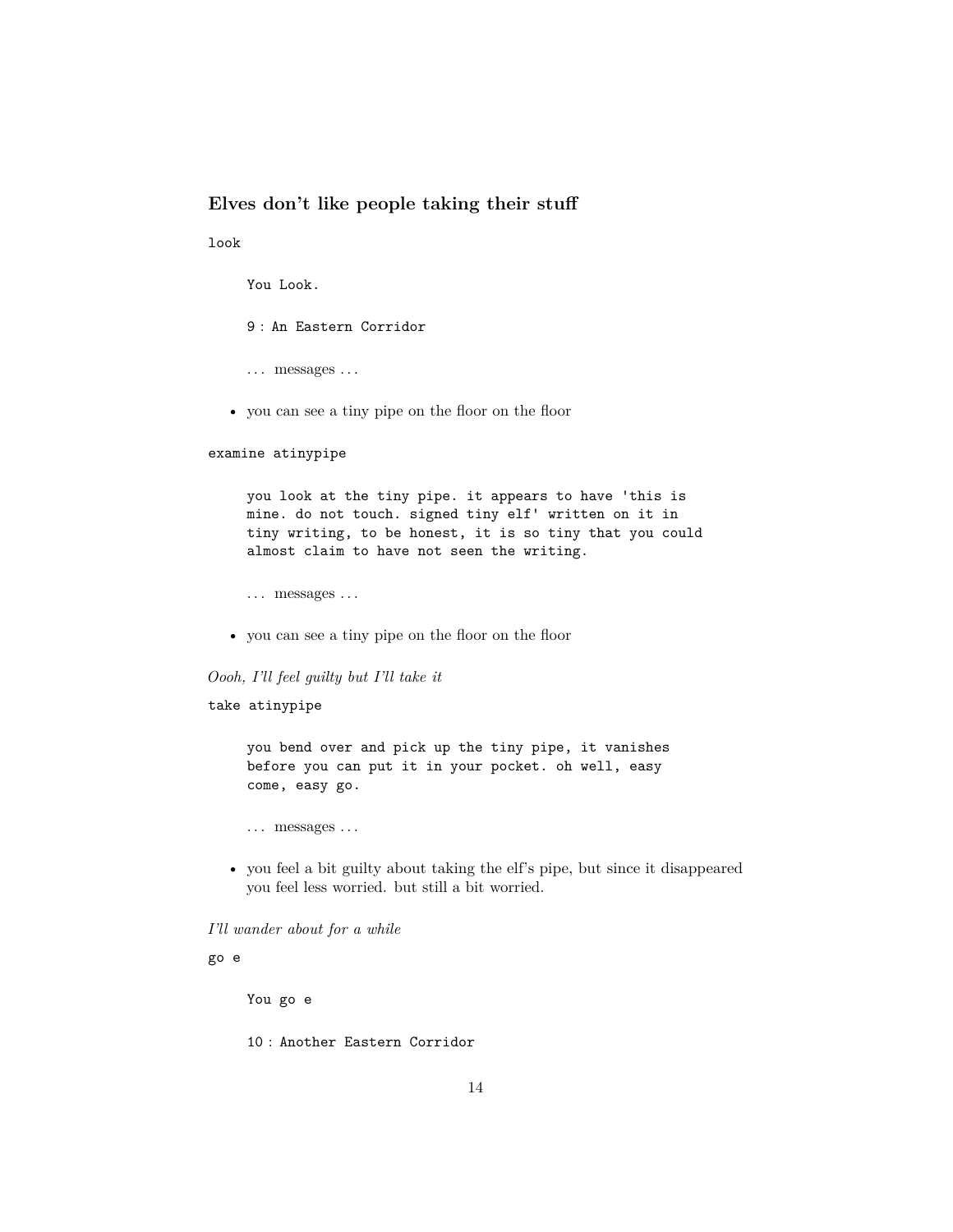This corridor goes east and west

I can see some things here:

- A sign on the wall (asinsign)
	- . . . messages . . .
- you feel a bit guilty about taking the elf's pipe, but since it disappeared you feel less worried. but still a bit worried.

# <span id="page-14-0"></span>**I wish I could be forgiven**

look

You Look.

10 : Another Eastern Corridor

I can see some things here:

- A sign on the wall (asinsign)
	- . . . messages . . .
- you feel a bit guilty about taking the elf's pipe, but since it disappeared you feel less worried. but still a bit worried.

#### *This looks promising*

examine asinsign

You Examine: A sign on the wall ... confess <insert your sinning item here> and all will be forgiven. Or don't and it won't. Up to you. You smell like poo!

... messages ...

• you feel a bit guilty about taking the elf's pipe, but since it disappeared you feel less worried. but still a bit worried.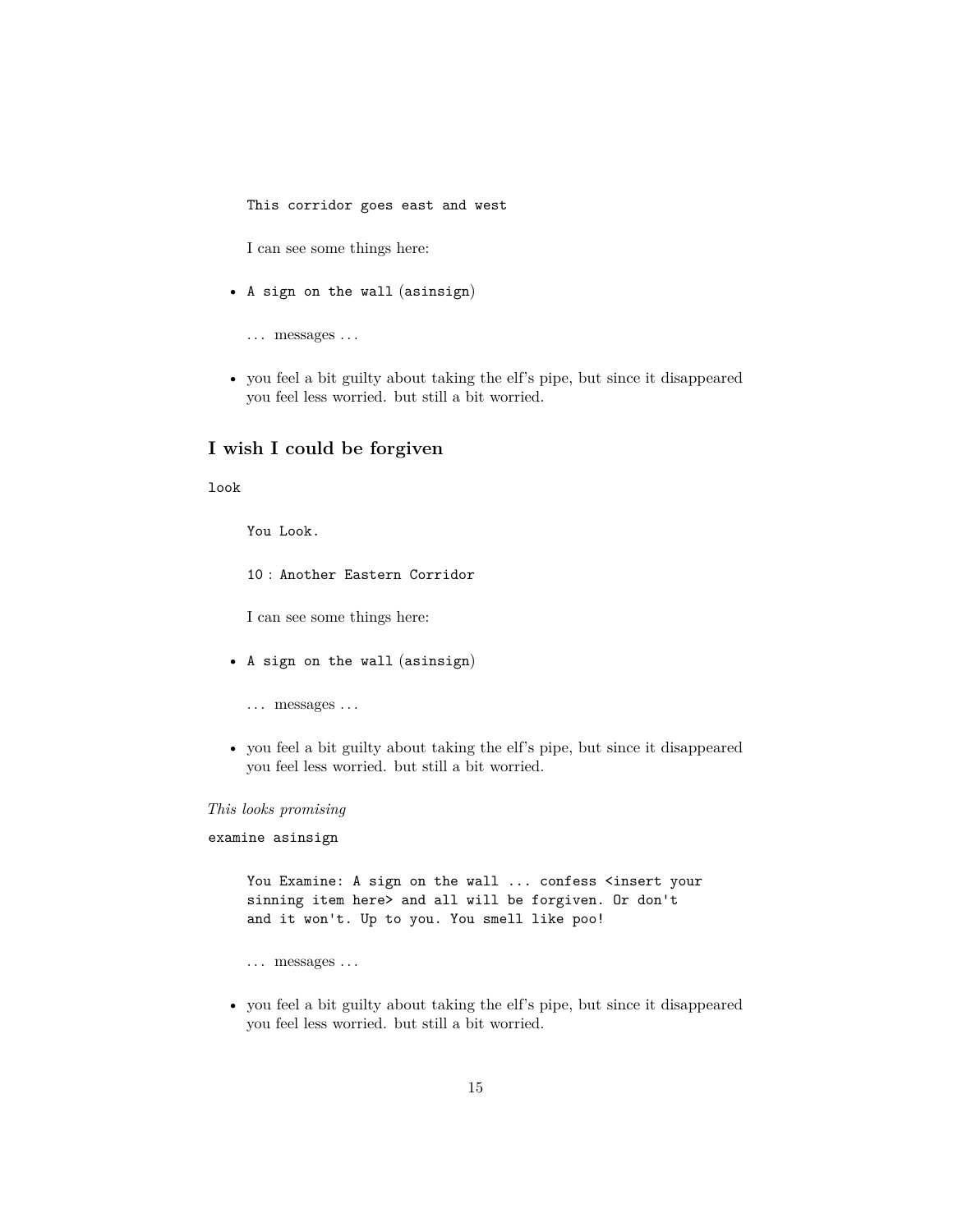## *This looks promising*

confess atinypipe

you confess your sin of taking the tiny pipe to the sign with an angry face. a tiny elf appears and says 'i forgive you, but do not do it again' and the elf hits you on the nose with a tiny feather. ow, that really hurt. what was the feather made out of? steel? the elf says 'ha, do it again and i hit you with something other than my magic lead feather of much pain'. the elf disappears, leaving you and your pain to wallow in your guilt. happy days.

... messages ...

• you feel as though your score has increased.

*Who says crime doesn't pay - bwahahahah!*

score

Your Score is: 40

## <span id="page-15-0"></span>**I can go no further east - or can I ?**

#### go e

You go e

11 : Another Eastern Corridor but this one is really dark

It is too dark to see

*Too dark too see though*

look

You Look.

11 : Another Eastern Corridor but this one is really dark

*I should light my torch*

illuminate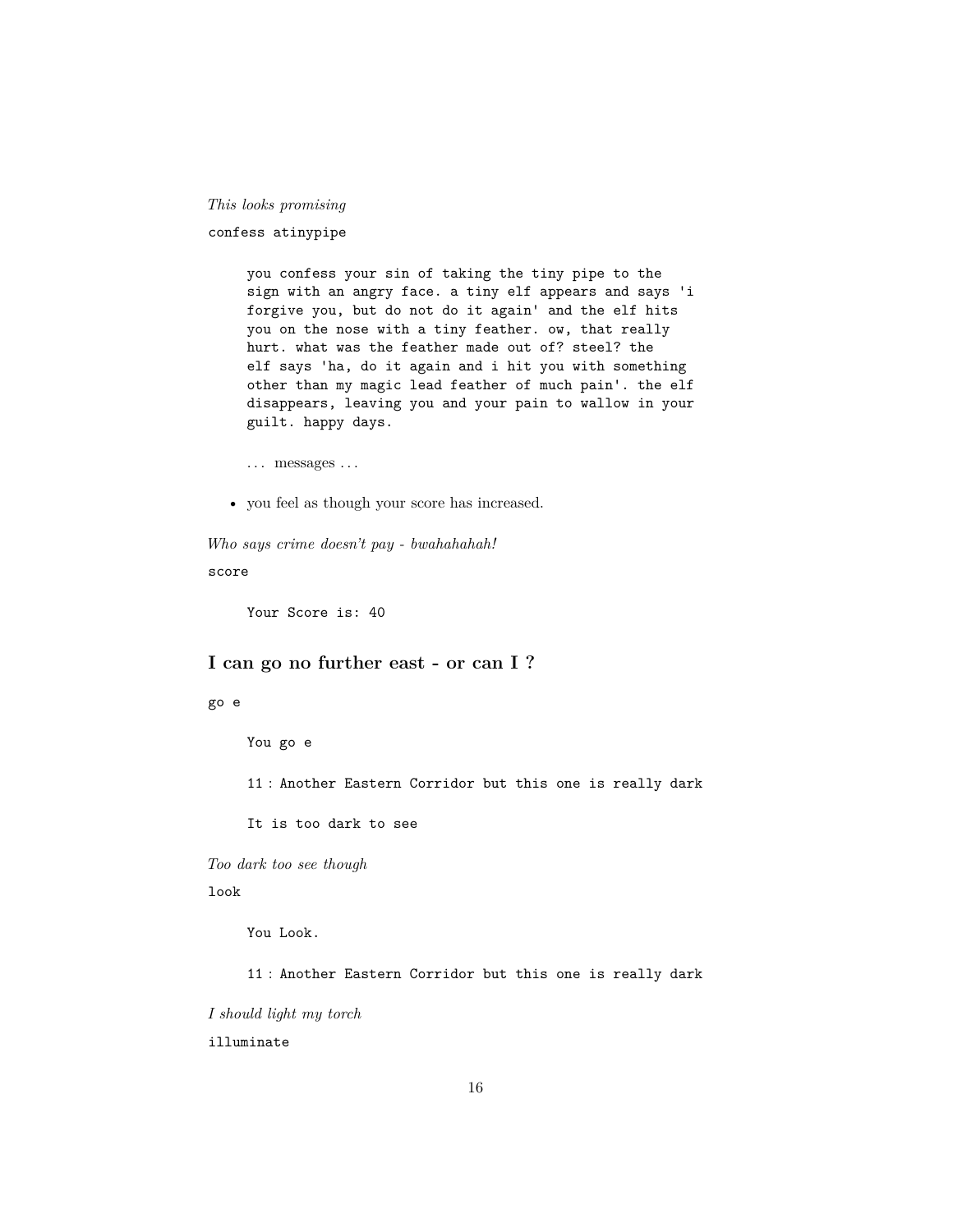Good work. You illuminated the 'A Torch of Illumination'. Your 'A Torch of Illumination' has 10 power left.

. . . messages . . .

• Your 'A Torch of Illumination' is working and now 'torch\_1' has 9 power

*I can see now*

look

You Look.

- 11 : Another Eastern Corridor but this one is really dark
- $\dots\,$  messages  $\dots\,$
- Your 'A Torch of Illumination' is working and now 'torch\_1' has 8 power

*The sign said I could go east*

go e

You go e

4 : The South Room

I can see some things here:

• A sign on the wall (adirsign)

 $\dots$  messages  $\dots$ 

- Your 'A Torch of Illumination' is working and now 'torch\_1' has 7 power
- ooer, that felt funny

*Not sure what happened there*

score

Your Score is: 50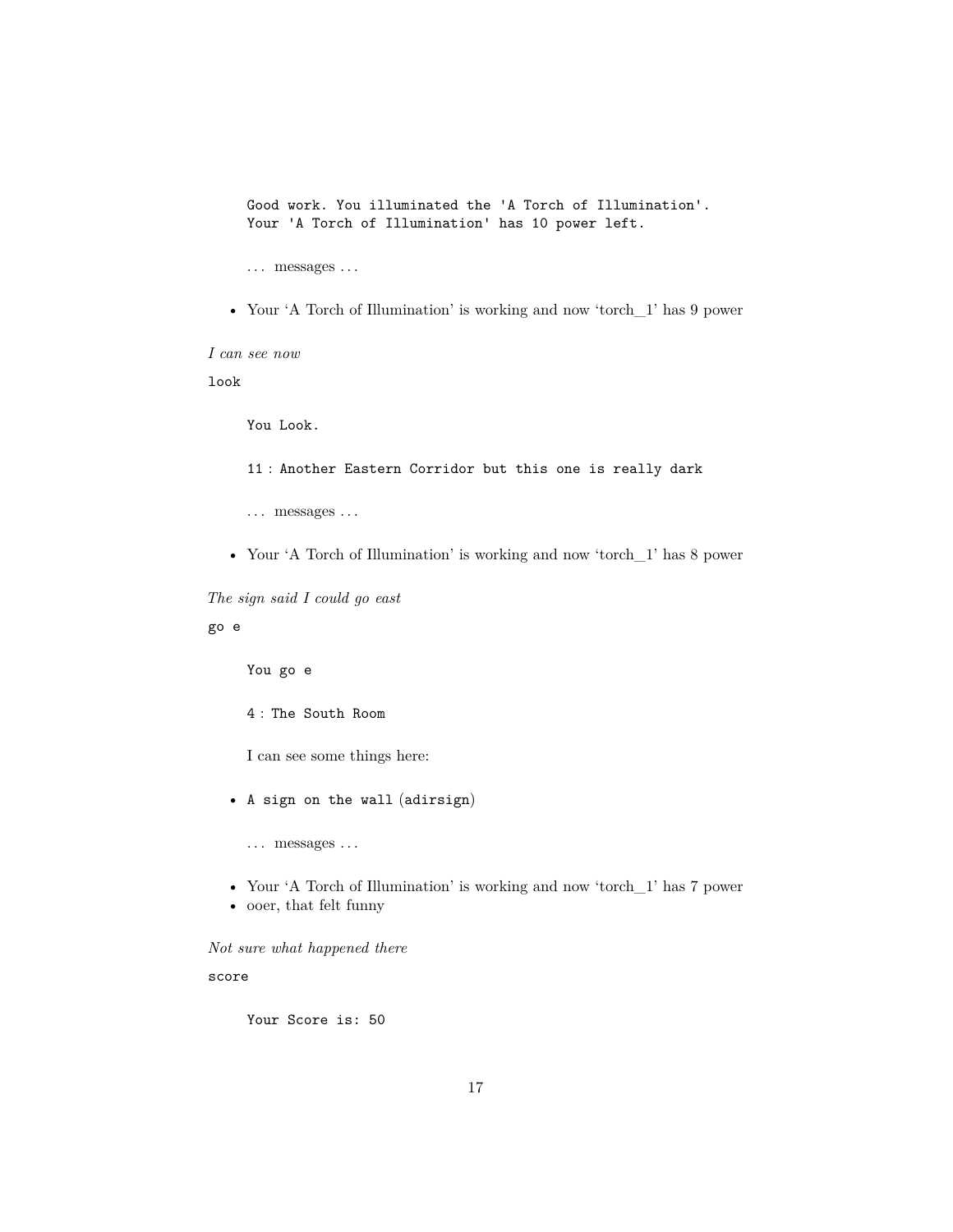*I will save my torch until I need it again* darken

> Good work. You extinguished the 'A Torch of Illumination'. Your 'A Torch of Illumination' has 7 power left.

*That must have been a teleporter*

look

You Look.

4 : The South Room

I can see some things here:

• A sign on the wall (adirsign)

# <span id="page-17-0"></span>**I am ready for the maze**

go n

You go n

1 : The Central Test Room

I can see some things here:

• A sign on the wall (ahint)

go e

You go e

3 : The East Room

I can see some things here:

• A lever on the wall (mazelever)

• A Sign (mazesign)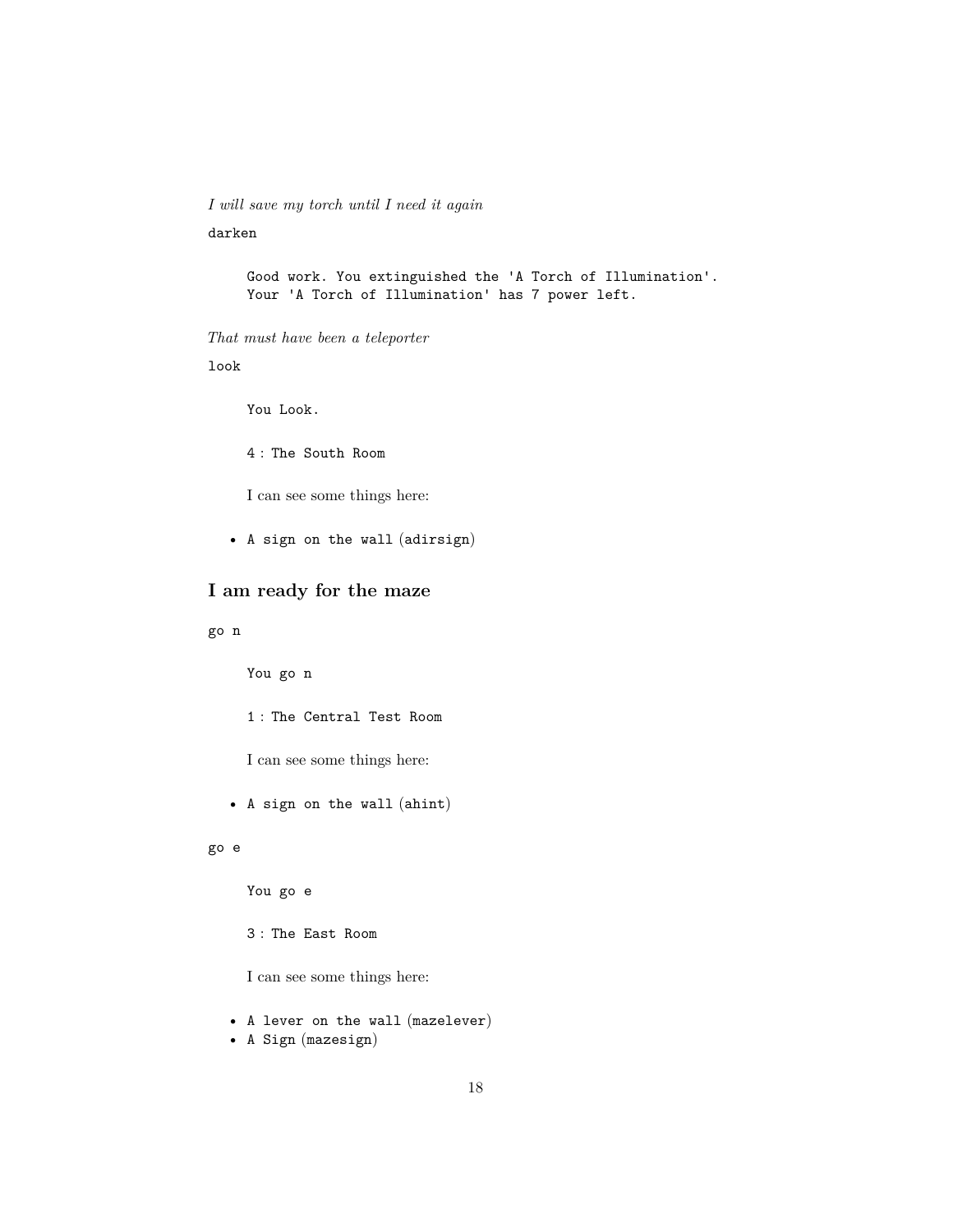use mazelever

you use the lever and zap yourself into a maze off the beaten path. oops. i hope you know how to get out of here.

look

You Look.

14 : The Start of the Maze

You are in a maze of twisty tiny passages constructed by a loony who is experimenting with his game engine, this can't be good.

I can see some things here:

• A helpful sign (startmazesign)

## go w

You go w

17 : In the dark part of the maze

It is too dark to see

*too dark*

look

You Look.

17 : In the dark part of the maze

*I should light my torch*

illuminate

Good work. You illuminated the 'A Torch of Illumination'. Your 'A Torch of Illumination' has 7 power left.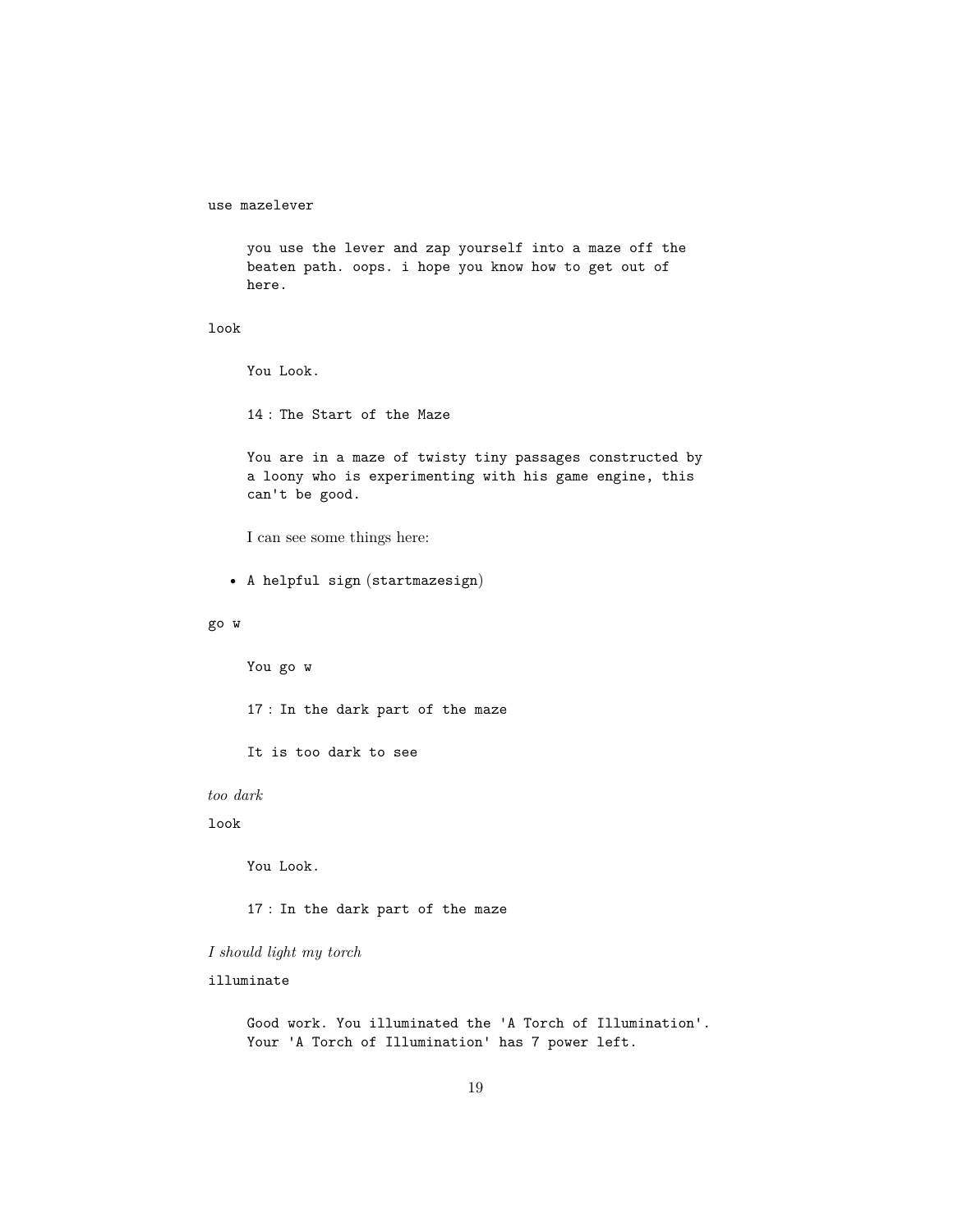$\dots$  messages  $\dots$ 

• Your 'A Torch of Illumination' is working and now 'torch\_1' has 6 power

*And see what I can see*

#### look

You Look.

17 : In the dark part of the maze

I can see some things here:

- A dark lever (amazelever17)
	- $\dots$  messages  $\dots$
- Your 'A Torch of Illumination' is working and now 'torch 1' has 5 power

use amazelever17

you use the lever and find yourself in new set of twisty tiny passages

... messages ...

- Your 'A Torch of Illumination' is working and now 'torch\_1' has 4 power
- ah, this looks more promising.

## look

You Look.

18 : Near the end of the maze

You are near the end of the maze.

I can see some things here:

- A sign (endmazebuttonsign)
- A button (endmazebutton)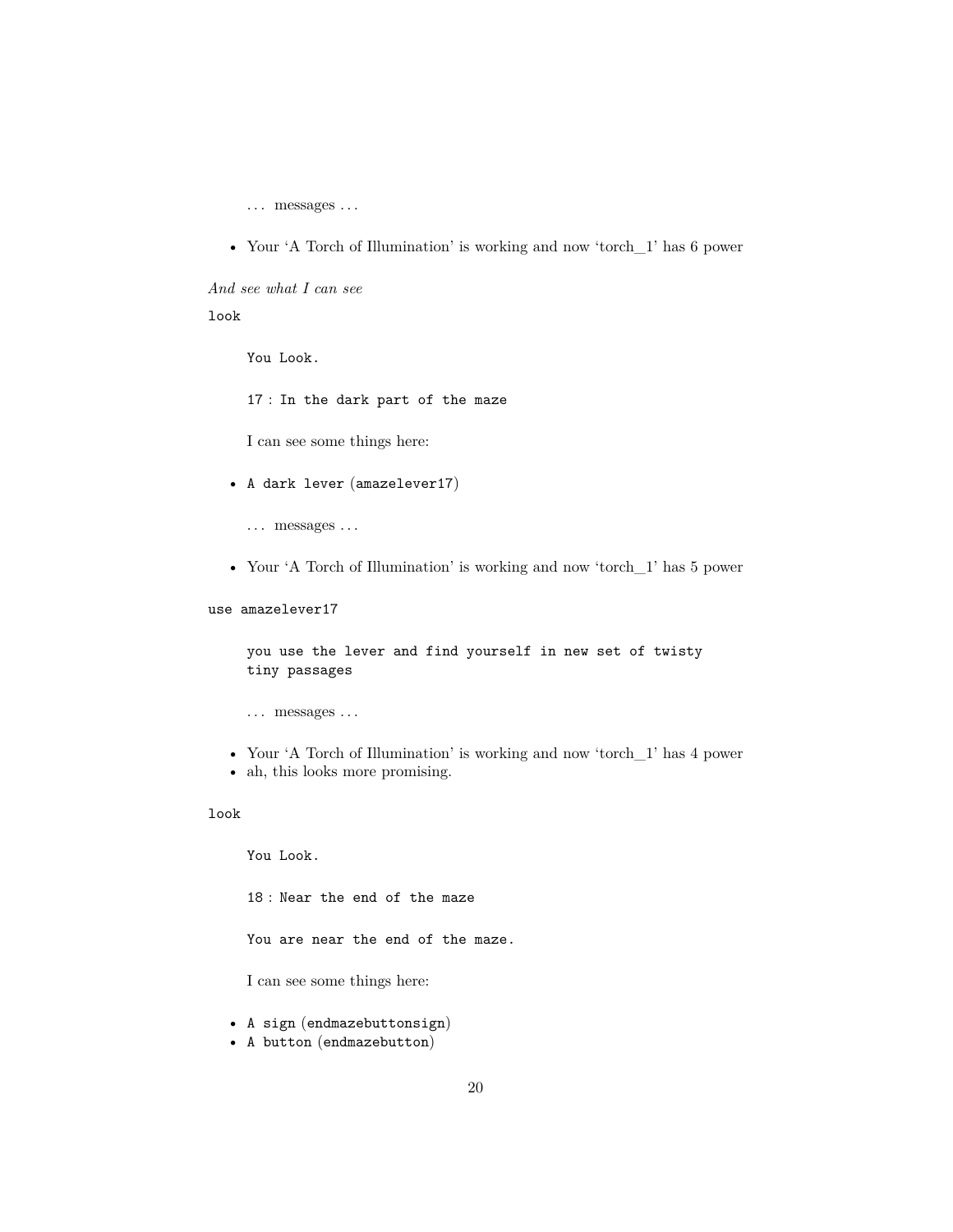$\dots\,$  messages  $\dots\,$ 

• Your 'A Torch of Illumination' is working and now 'torch\_1' has 3 power

#### *Oooh a sign*

examine endmazebuttonsign

You Examine: A sign ... The end maze button does what you think it would do if you use it. Bit of a let down that. But not if you found the secret of the maze, though. You did find it RIGHT?

- $\dots$  messages  $\dots$
- Your 'A Torch of Illumination' is working and now 'torch 1' has 2 power

## *Oooh a button*

examine endmazebutton

You Examine: A button ... The shiny red button in front of you screams 'do not push me'. Literally. It was quite loud.

```
. . . messages . . .
```
• Your 'A Torch of Illumination' is working and now 'torch\_1' has 1 power

#### go e

You go e

20 : The secret of the maze!

You are in an empty room.

. . . messages . . .

- Your 'A Torch of Illumination' is working and now 'torch\_1' has 0 power
- Your 'A Torch of Illumination' has 0 power left and has disappeared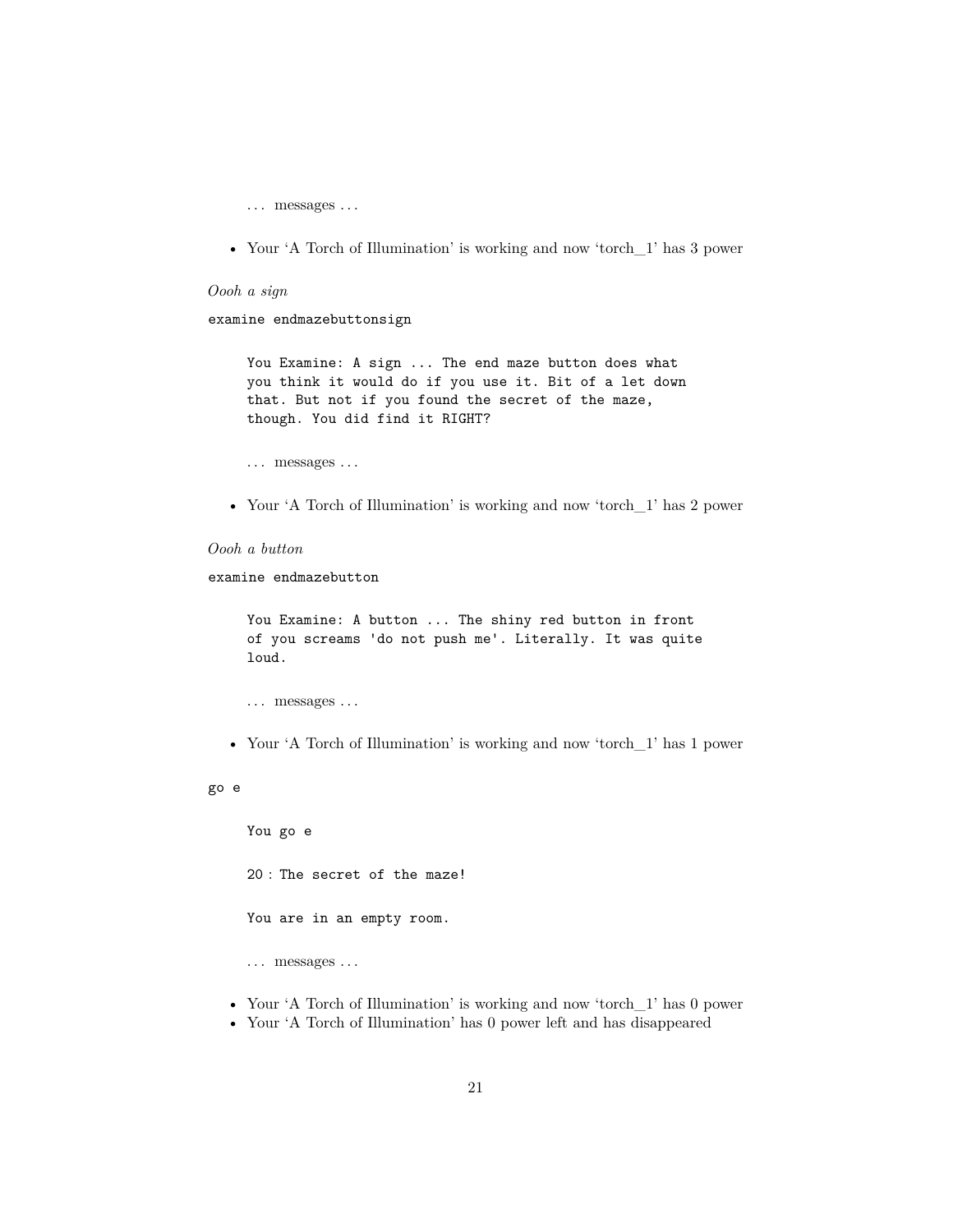• you found the secret. if you are first to find the secret then there is a prize. if not, then just think of all the work you did to increase your score by 300 points. yes 300!!!! points. how much is the prize worth you wonder?

```
And see what I can see
```

```
take the_secret_of_the_maze_prize
    You took: the_secret_of_the_maze_prize. You now have the
    A very prize like prize
go w
    You go w
    18 : Near the end of the maze
    I can see some things here:
  • A sign (endmazebuttonsign)
  • A button (endmazebutton)
```
use endmazebutton

```
you escaped from the maze like a... ehm... an... umm...
maze escaper person
```
- ... messages ...
- and you finish the maze.

## look

You Look.

3 : The East Room

I can see some things here:

- A lever on the wall (mazelever)
- A Sign (mazesign)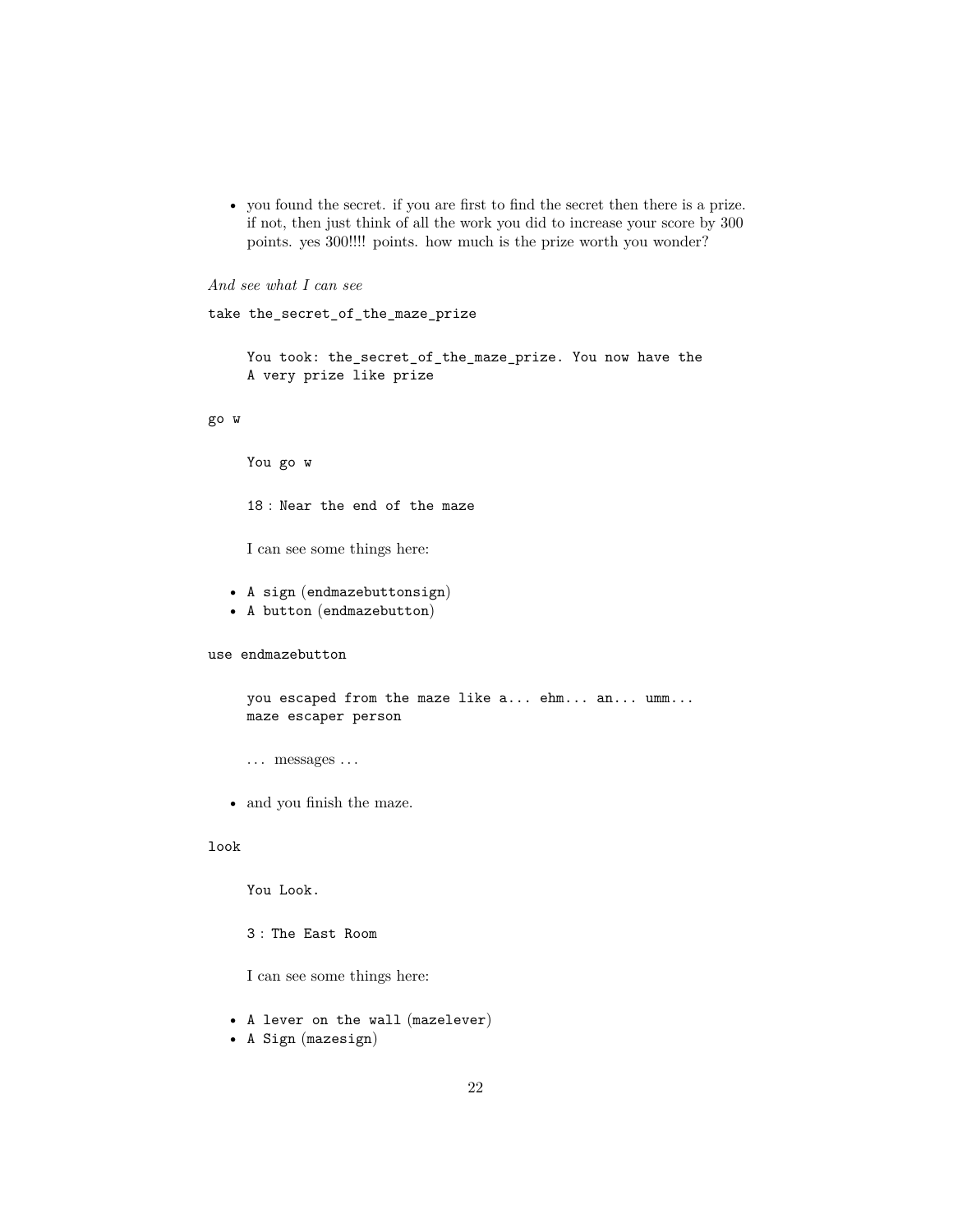# <span id="page-22-0"></span>**I should hoard my treasure**

go w

You go w

1 : The Central Test Room

I can see some things here:

• A sign on the wall (ahint)

#### go w

You go w

5 : The West Hoard Room

I can see some things here:

• A sign on the wall (hintsigne)

go s

You go s

12 : A secret area

A secret area must be around here somewhere. Oh wait a minute, this is it.

I can see some things here:

• A Torch Dispenser (torchdispenser)

```
I can get a new torch
```
use torchdispenser

OK, you use 'A Torch Dispenser' and you see it dispense '<span id='torch\_2'>A Dispensed Torch</span>'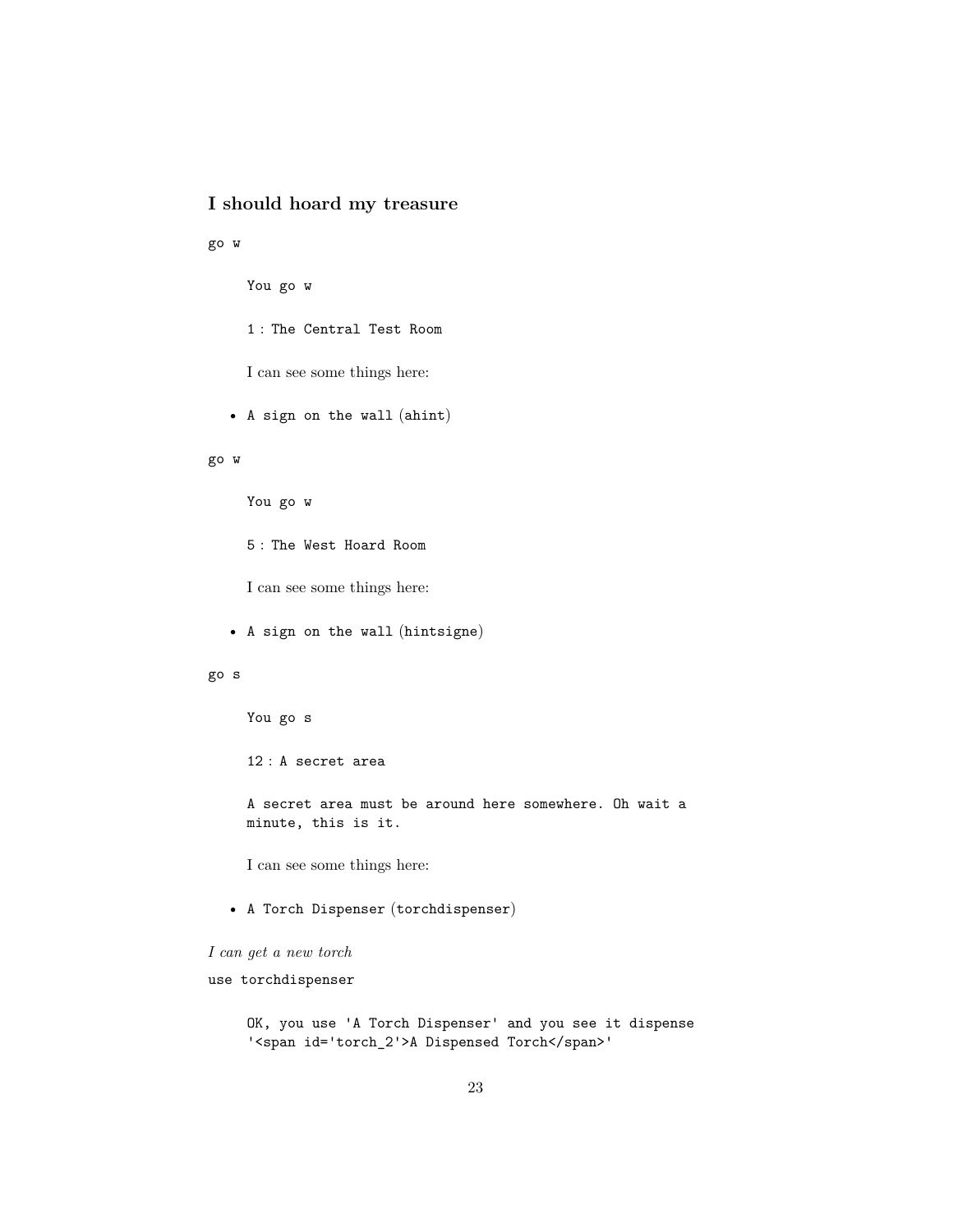## *But torch isn't treasure*

take torch\_2

```
You took: torch_2. You now have the A Dispensed Torch,
oooh, and you now have the ability to 'illuminate' and
'darken' (power=19).
```
## go n

You go n

5 : The West Hoard Room

I can see some things here:

• A sign on the wall (hintsigne)

#### go e

You go e

1 : The Central Test Room

I can see some things here:

• A sign on the wall (ahint)

#### go n

You go n

2 : The Dark room in the north

*I should light my torch and see*

illuminate

Good work. You illuminated the 'A Dispensed Torch'. Your 'A Dispensed Torch' has 19 power left.

look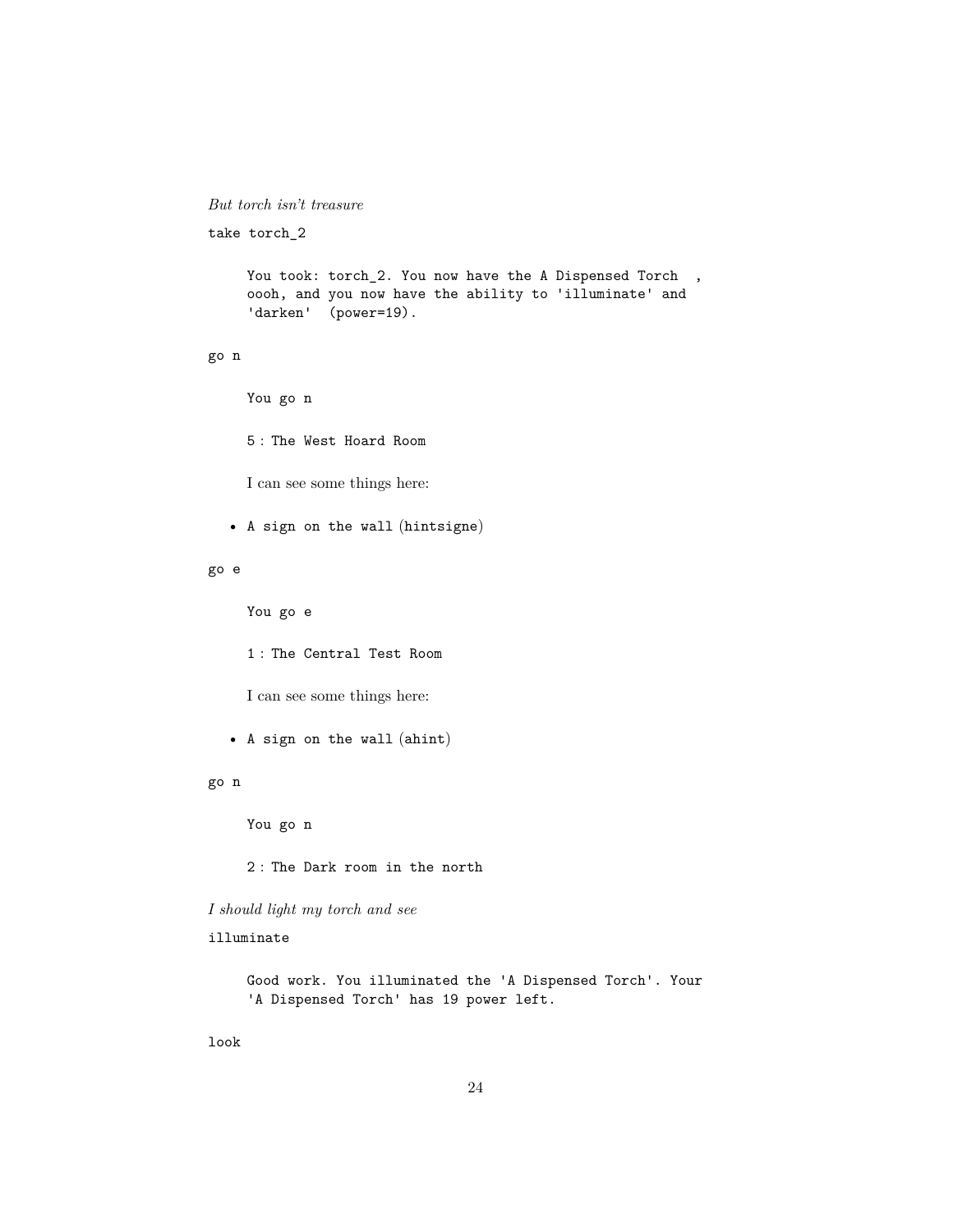You Look.

```
2 : The Dark room in the north
```
take cloth\_1

You took: cloth\_1. You now have the A Cloth of Shining , oooh, and you now have the ability to 'polish' things (power=200).

go s

You go s

1 : The Central Test Room

I can see some things here:

• A sign on the wall (ahint)

go w

You go w

5 : The West Hoard Room

I can see some things here:

• A sign on the wall (hintsigne)

polish the\_secret\_of\_the\_maze\_prize

Good work. You polished 'A very prize like prize' by 18 and now it is worth 418 hoard points. Your 'A Cloth of Shining' has 182 polish power left.

polish the\_secret\_of\_the\_maze\_prize

Good work. You polished 'A very prize like prize' by 60 and now it is worth 478 hoard points. Your 'A Cloth of Shining' has 122 polish power left.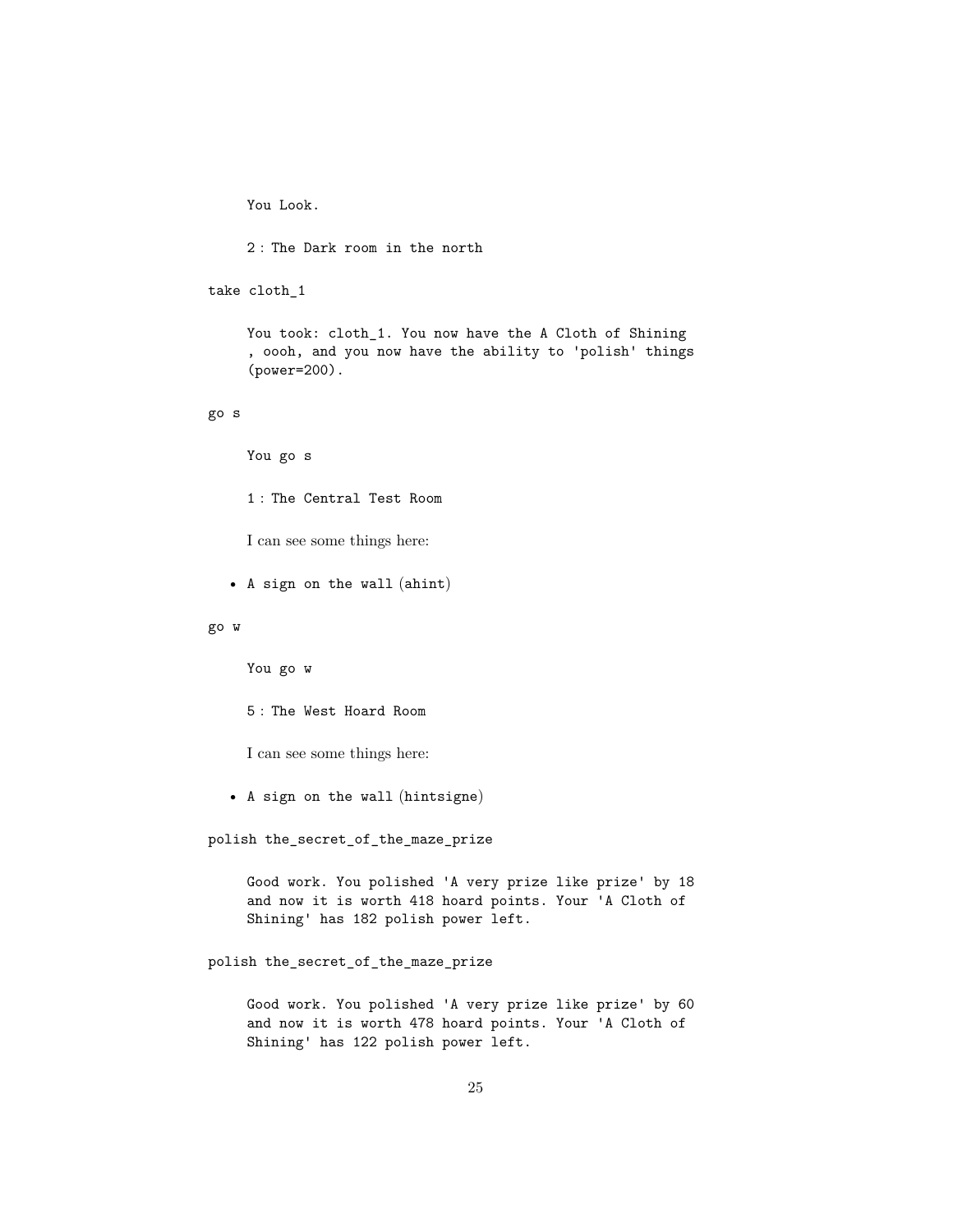polish the\_secret\_of\_the\_maze\_prize

Good work. You polished 'A very prize like prize' by 4 and now it is worth 482 hoard points. Your 'A Cloth of Shining' has 118 polish power left.

polish the\_secret\_of\_the\_maze\_prize

Good work. You polished 'A very prize like prize' by 43 and now it is worth 525 hoard points. Your 'A Cloth of Shining' has 75 polish power left.

polish the\_secret\_of\_the\_maze\_prize

Good work. You polished 'A very prize like prize' by 2 and now it is worth 527 hoard points. Your 'A Cloth of Shining' has 73 polish power left.

polish the\_secret\_of\_the\_maze\_prize

Good work. You polished 'A very prize like prize' by 1 and now it is worth 528 hoard points. Your 'A Cloth of Shining' has 72 polish power left.

polish the\_secret\_of\_the\_maze\_prize

Good work. You polished 'A very prize like prize' by 19 and now it is worth 547 hoard points. Your 'A Cloth of Shining' has 53 polish power left.

polish the\_secret\_of\_the\_maze\_prize

Good work. You polished 'A very prize like prize' by 18 and now it is worth 565 hoard points. Your 'A Cloth of Shining' has 35 polish power left.

polish the\_secret\_of\_the\_maze\_prize

Good work. You polished 'A very prize like prize' by 11 and now it is worth 576 hoard points. Your 'A Cloth of Shining' has 24 polish power left.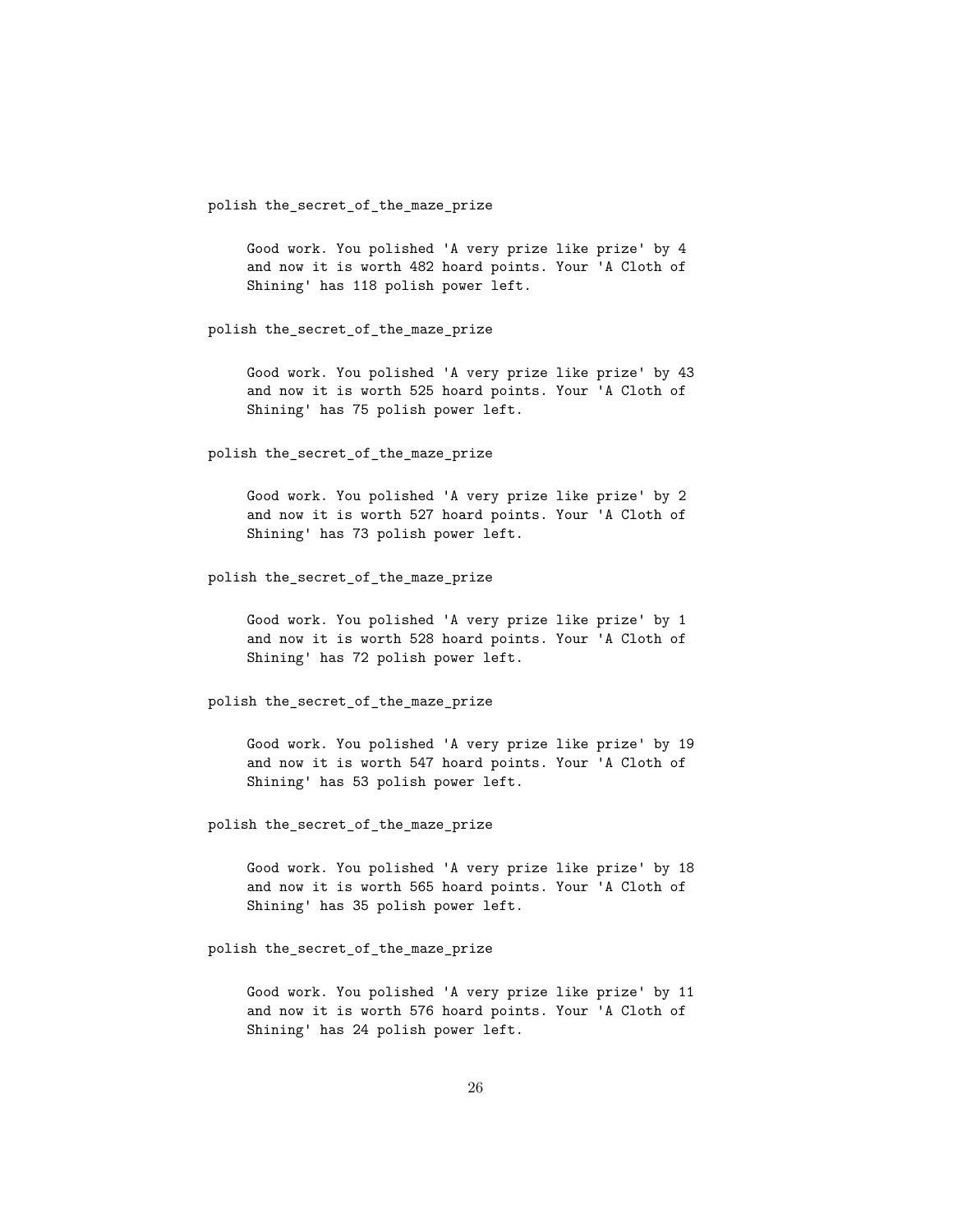polish the\_secret\_of\_the\_maze\_prize

Good work. You polished 'A very prize like prize' by 1 and now it is worth 577 hoard points. Your 'A Cloth of Shining' has 23 polish power left.

polish the\_secret\_of\_the\_maze\_prize

Good work. You polished 'A very prize like prize' by 2 and now it is worth 579 hoard points. Your 'A Cloth of Shining' has 21 polish power left.

polish the\_secret\_of\_the\_maze\_prize

Good work. You polished 'A very prize like prize' by 8 and now it is worth 587 hoard points. Your 'A Cloth of Shining' has 13 polish power left.

polish the\_secret\_of\_the\_maze\_prize

Good work. You polished 'A very prize like prize' by 2 and now it is worth 589 hoard points. Your 'A Cloth of Shining' has 11 polish power left.

polish the\_secret\_of\_the\_maze\_prize

Good work. You polished 'A very prize like prize' by 5 and now it is worth 594 hoard points. Your 'A Cloth of Shining' has 6 polish power left.

polish the\_secret\_of\_the\_maze\_prize

Good work. You polished 'A very prize like prize' by 6 and now it is worth 600 hoard points. Your 'A Cloth of Shining' has 0 polish power left.

polish the\_secret\_of\_the\_maze\_prize

Good work. You polished 'A very prize like prize' by 0 and now it is worth 600 hoard points. Your 'A Cloth of Shining' has 0 polish power left. Your 'A Cloth of Shining' vanishes, it must have been magic.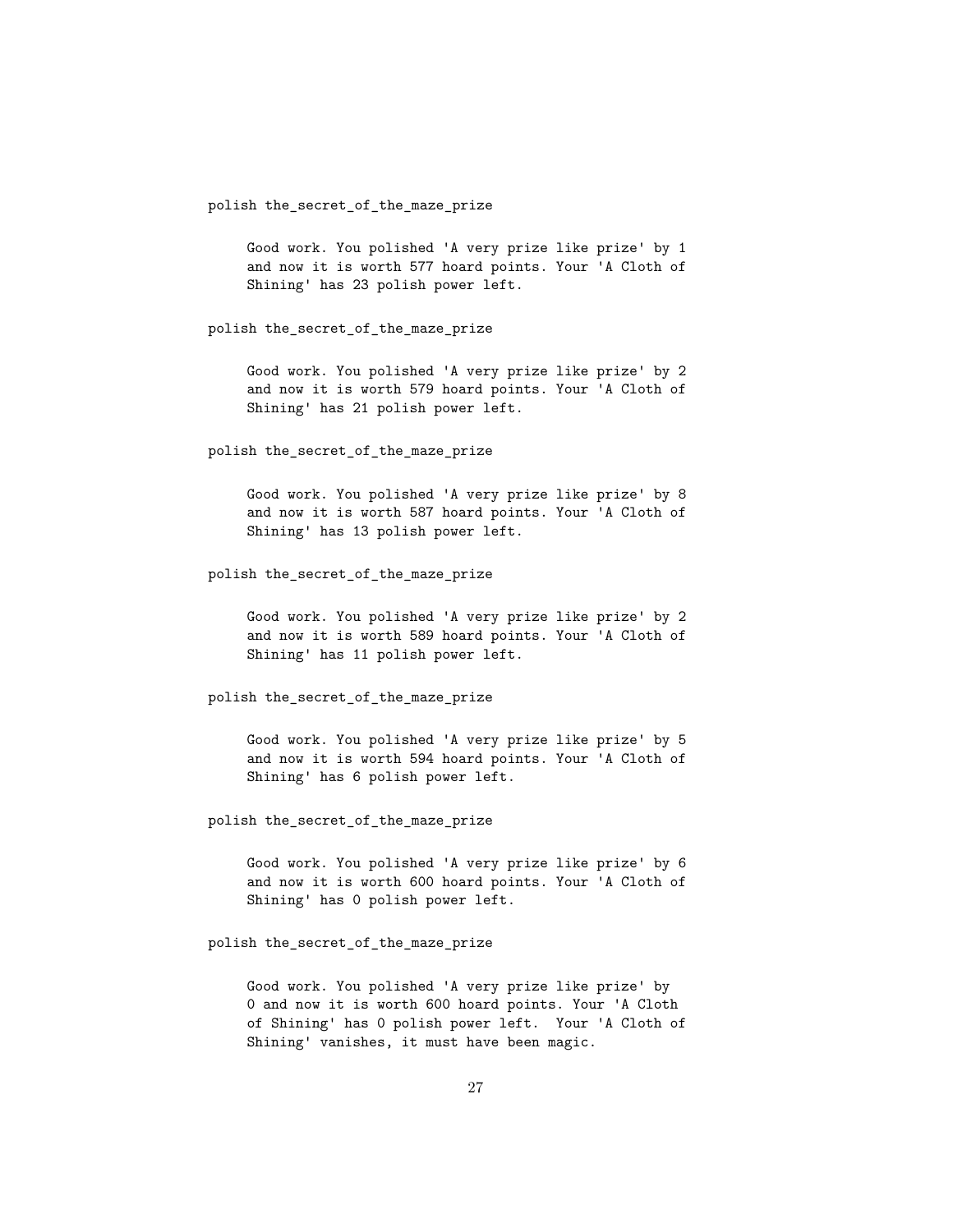polish the\_secret\_of\_the\_maze\_prize

You try to polish it with your hand but it doesn't work. You need to carry something that let's you polish stuff!

hoard the\_secret\_of\_the\_maze\_prize

You hoarded: the\_secret\_of\_the\_maze\_prize [scored 600]

*High Score!*

score

Your Score is: 980

## <span id="page-27-0"></span>**There must be more treasure**

go s

You go s

12 : A secret area

I can see some things here:

• A Torch Dispenser (torchdispenser)

*This is more like it*

## go e

You go e

13 : A secret treasure stash

Oh, this is the secret treasure stash.

take shiny\_gold\_ring

You took: shiny\_gold\_ring. You now have the A shiny gold ring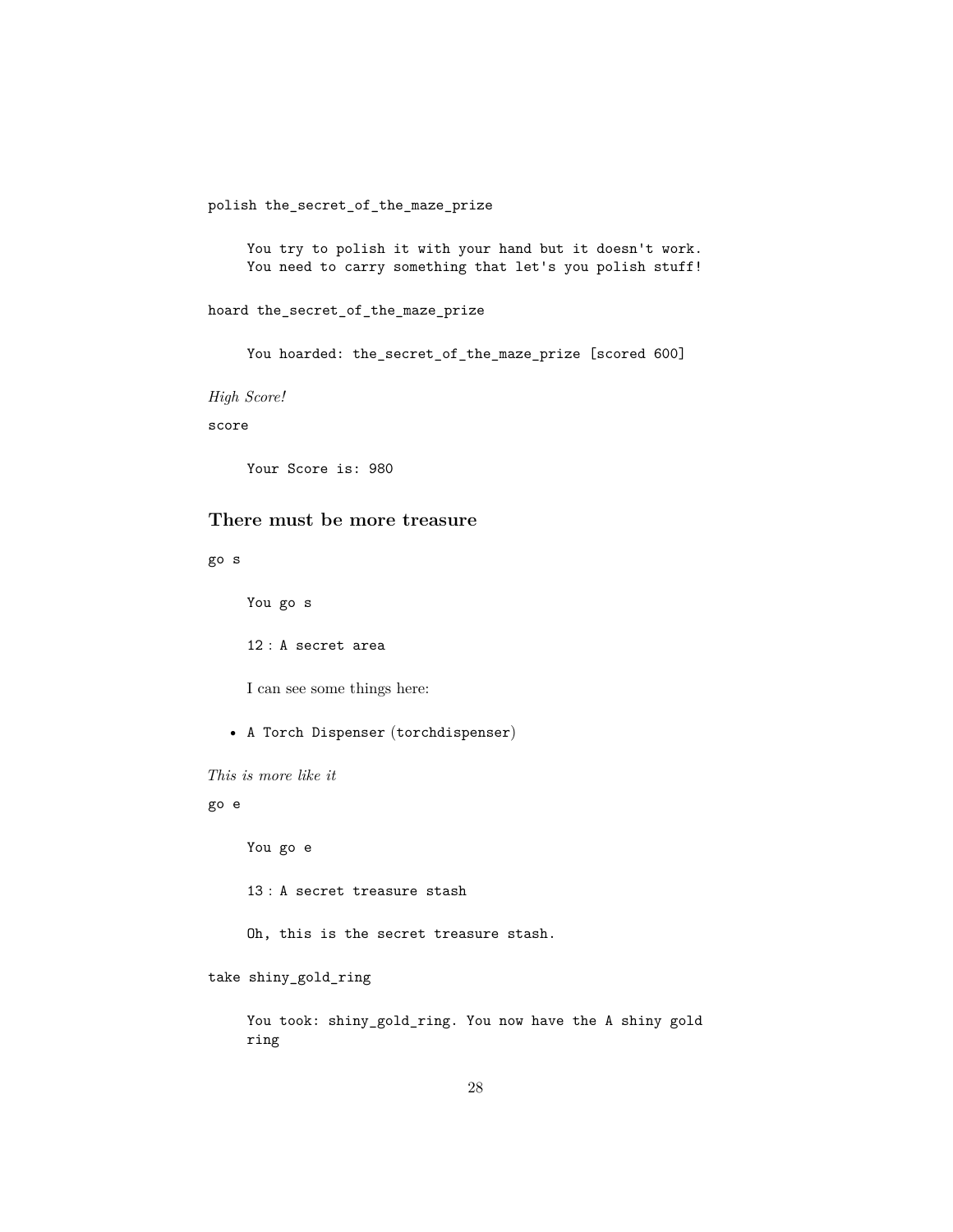go w

You go w

12 : A secret area

I can see some things here:

• A Torch Dispenser (torchdispenser)

go n

You go n

5 : The West Hoard Room

I can see some things here:

• A sign on the wall (hintsigne)

hoard shiny\_gold\_ring

You hoarded: shiny\_gold\_ring [scored 200]

*Higher Score!*

score

Your Score is: 1180 That is about all I can do. So I'll stop now. Or is it!

<span id="page-28-0"></span>**Map**